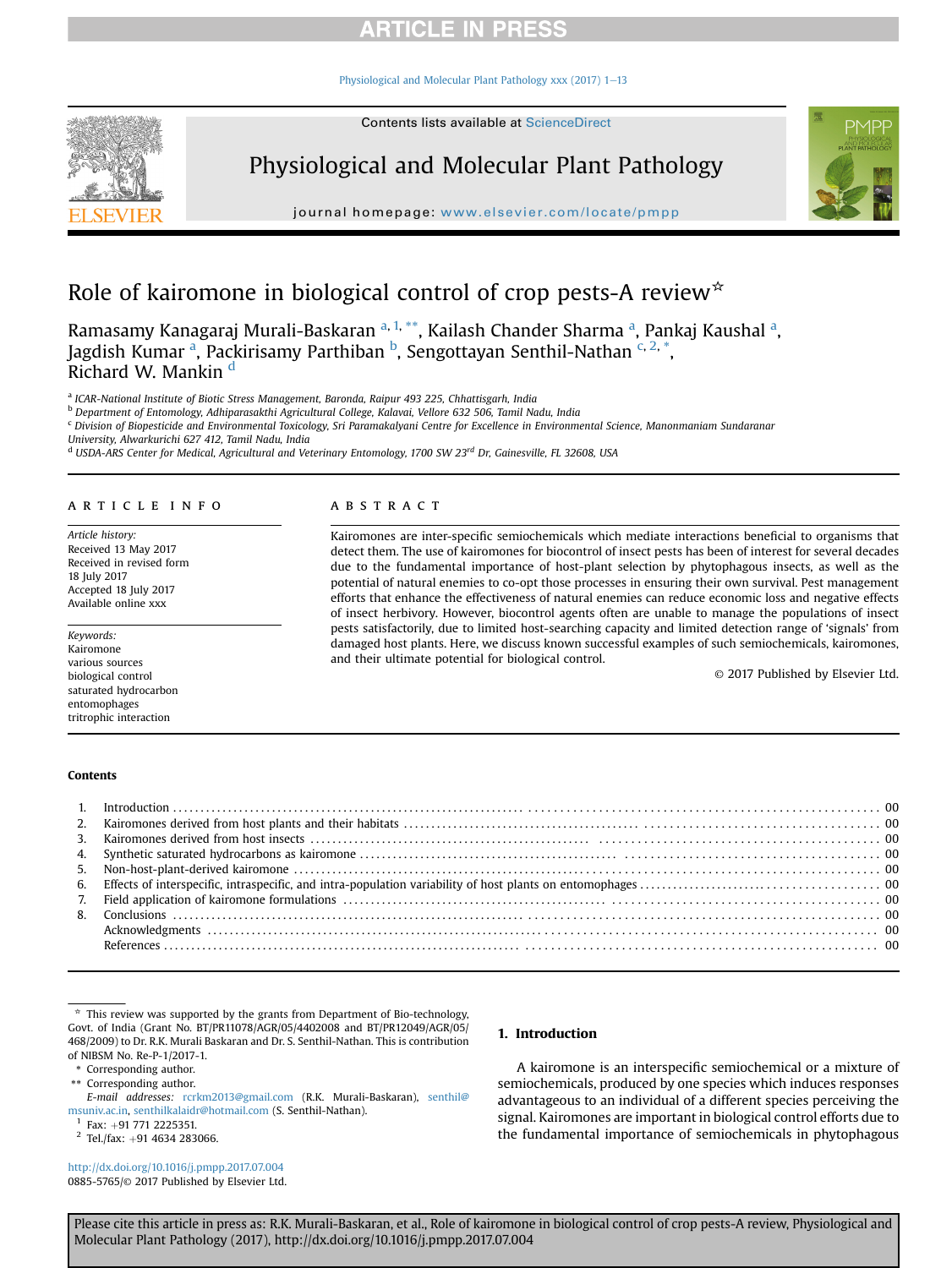<span id="page-1-0"></span>insect host-plant selection (Fig. 1) [\[1\]](#page-9-0) and the potential for natural enemies to employ these as well as host insect odors in searching effectively for prey. It has been understood since the 1960s that herbivores in natural ecosystems are limited, not so much by food supply, but rather by natural enemies [\[2\],](#page-9-0) i.e., by biological control. Because kairomones play an important role in limiting herbivore populations in natural ecosystems, especially in tropical areas [\[3\],](#page-9-0) they may also have considerable utility for human management of insect crop pests.

Volatiles emitted from the host plants on which herbivores feed have been demonstrated in many studies to serve as kairomonal signals, attracting beneficial entomophages to the host plant, after which they employ other semiochemical and visual cues to search efficiently for different life stages of the plant pests. For example, parasitization by Trichogramma chilonis Ishii (Hymenoptera: Trichogrammatidae) on eggs of Helicoverpa armigera (Hübner) (Lepidoptera: Noctuidae) is high when the eggs are present on tomato rather than other crops  $[4]$ . Host insects also emit kairomones attractive to beneficial entomophages. Tricosane, present in wing scales of H. zea (Boddie) acts as a host-insect-derived kairomone attractive to T. evanescens Westwood, 1833 [\[5\]](#page-9-0).

Entomophages utilize chemical cues for host habitat location, host location, and foraging activities as described in different sections below. Mixtures of cues from various sources in a crop or conservation habitat needing protection can elicit specific responses by natural enemies that result in their conservation and increased abundance. The sources of these kairomones can be natural host- and non-host plants, as well as commercial dispensers of long- and short-chain saturated hydrocarbons.

This report organizes and discusses information about major sources of kairomone and their scope in eliciting responses among entomophages for management of herbivores in crop eco-systems. The major topics of the report are diagrammed in [Fig. 2.](#page-2-0) Herbivores directly benefit from host-plant biomass but can suffer negative effects from toxic host-plant secondary compounds. Herbivores can have direct positive effects on entomophages when providing biomass for sustenance, but can have indirect negative effects on entomophages if they sequester secondary compounds that interfere with entomophage growth  $[6]$ . Entomophages have indirect positive effects on host plant biomass by reducing populations of herbivores. In addition, some kairomones that attract entomophages to host plants are attractive also to herbivores [\[7\]](#page-9-0).

### 2. Kairomones derived from host plants and their habitats

Ecological and evolutionary studies have focused extensively on how entomophages locate host insects in plant habitats  $[8-10]$  $[8-10]$  $[8-10]$ . In multiple studies, the attractiveness of habitats with a diversity of crops and weed flora was increased by the mixtures of physical and chemical stimuli produced when the crops were stressed by herbivores. Parasitoids, in particular, have adapted to conditions of low host density by searching for herbivoure-induced plant volatiles (HIPVs) [\[11,12\]](#page-9-0) produced by infested host plants. Linalool-L and heptadecane detected from fruit extract of tomato cultivar have been reported by Tandon and Bakthavatsalam [\[4\]](#page-9-0) to attract T. chilonis on the eggs of H. armigera. Leaf extracts of the same variety of tomato had different chemical compounds of  $\alpha$ -phellandrene, a-pinene, trans-caryophyllene, (Z)-a-farnesenc, trans-aocimene and selinene that were found to be attractive to T. chilonis. Allium porrum damaged by Acrolepiopsis assectella is known to produce sets of volatiles, including dipropyl disulfide and propyl propane, as well as thiosulfonate, propyl propane and thiosulfinate [\[13\]](#page-9-0) that are attractive to Diadromus pulchellus. Allylisothiocyanate is abundant in volatiles of Brassica nigra damaged by Brevicoryne brassicae, which enhances the activity of Diaeretiella rapae  $[14]$ ([Fig. 3A](#page-3-0) and B).

Attraction of two Scelionids, Trissolcus bassalis and Telenomus podisi was enhanced towards host legumes infested with Nezara viridula  $[15]$  and Euschistus heros  $[16]$ , respectively. Pine trees infested with three-day-old egg masses of Diprion pini and elm infested with 3-h- to 5-d-old egg masses of Xanthogaleruca luteola attracted and arrested eulophid parasitoids, Chrysonotomysia rufo-rum and Oomyzus gallerucae [\[17,18\]](#page-9-0), respectively. Tomato  $[19]$  as well as sorghum and pigeonpea [\[20\]](#page-9-0) plants infested with



Fig. 1. Schematic representation of how plant response against the herbivore.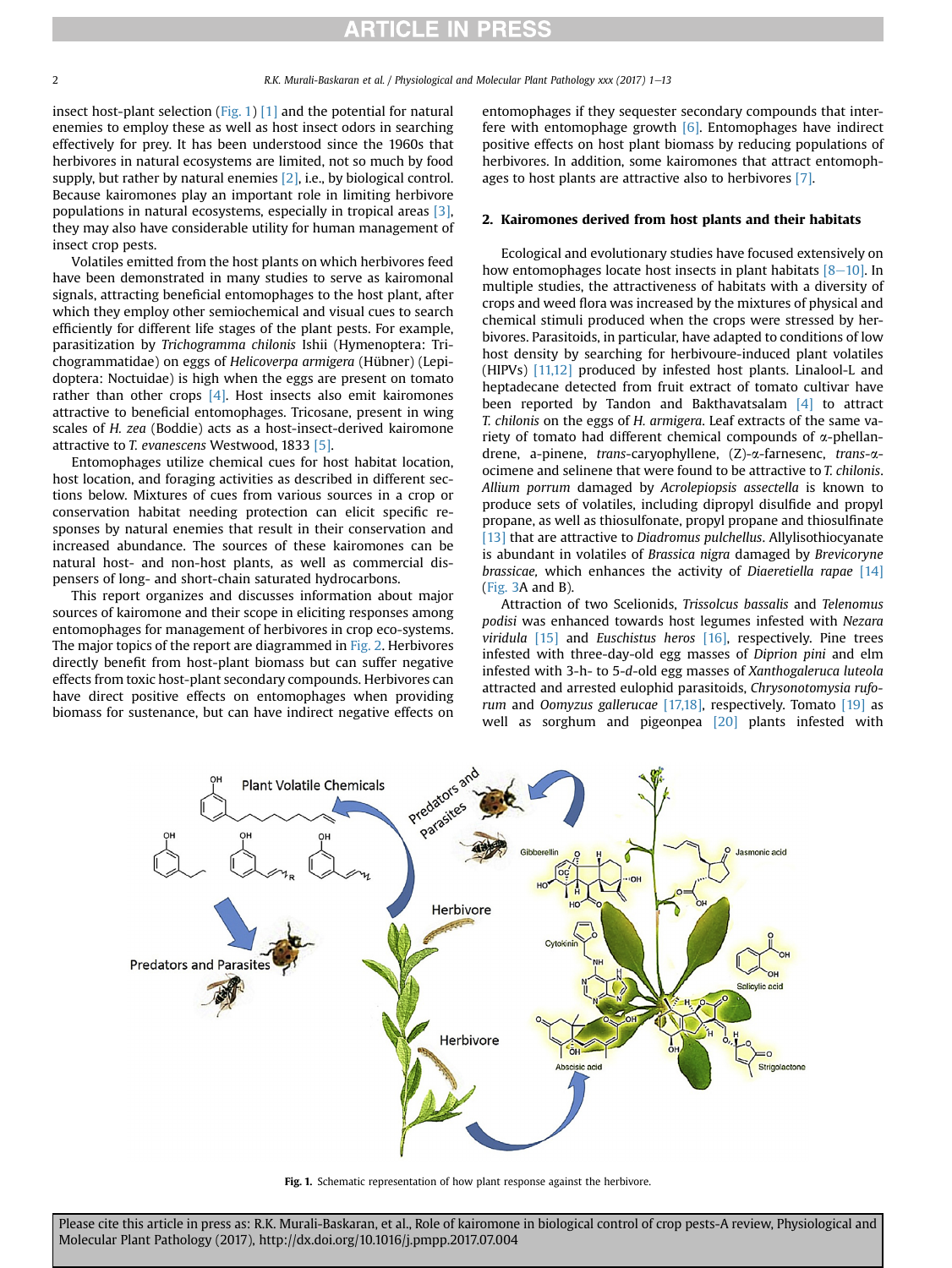R.K. Murali-Baskaran et al. / Physiological and Molecular Plant Pathology xxx (2017) 1–13 3

<span id="page-2-0"></span>

Fig. 2. Diagram of kairomone sources (designated by ovals) in field crop host plant-herbivore-entomophage interactions (designated by rectangles): Solid lines indicate direct effects and dashed lines, indirect effects. Arrows indicate positive effects and circle heads, negative effects. Numbers in parentheses designate sections of report where the kairomone types are discussed.

H. armigera, pepper infested with H. assulta [\[21\]](#page-9-0) and cabbage infested with Plutella xylostella [\[22\]](#page-9-0) arrested movement and increased the parasitism of T. semifumatum and T. chilonis. Brussel sprout leaves with 3-d-old egg clutches of Pieris brassicae [\[23\],](#page-9-0) as well as maize extracts in combination with the synthetic host pheromone and host eggs of Ostrinia nubilalis [\[24\],](#page-9-0) acted as arrestants to T. brassicae/maidis where the respective host insects were present. Attraction and increased parasitism of T. pretiosum were noticed when cotton and tomato were infested with S. frugiperda [\[25\]](#page-9-0) and H. zea [\[26\]](#page-9-0), respectively. The Mymarids like Anagrus nilaparvatae and Anaphes iole were reported to be attracted to rice infested with Nilaparvata lugens [\[27\]](#page-9-0) and Lygus hesperus [\[28\].](#page-9-0)

Herbivoure-induced plant volatiles [\[29\]](#page-9-0) were detected from long distances by parasitoids more efficiently than were hostderived kairomones [\[30\]](#page-9-0) and the parasitoids preferred HIPVs produced by host plants, showing comparatively lower preference to blends of chemicals produced by genotypes of the same species [\[31](#page-9-0)-[36\].](#page-9-0) Such preferences may be learned  $[37]$  from experience gained from previous visits to host plants and host insects for oviposition  $[38-40]$  $[38-40]$  $[38-40]$ .

The diversity of vegetation in a particular eco-system has been positively correlated with abundance of natural enemies in several studies [\[41,42\]](#page-9-0) while some other species showed more preference to monoculture habitat [\[43,44\]](#page-9-0) or no response to diversified vegetation [\[45\].](#page-9-0) Strong preference and orientation of natural enemies has been reported towards the HIPVs when a particular crop is in monoculture rather the presence of non-host plants (weeds) in the vicinity [\[36,46,47\]](#page-9-0). Other studies demonstrated the interference on the location and selection of host insects and their habitats by natural enemies when unwanted volatiles from non-host plants are present and over-rule the most attractive volatiles produced by the plants in the same eco-system [\[48,49\]](#page-9-0), coupled with impeding of free movement of natural enemies physically to locate the herbivoure infested plants  $[50-53]$  $[50-53]$  $[50-53]$ . However, two parasitoids, Diadegma semiclausum and Cotesia glomerata were more abundant in mixed cropping than monoculture habitat  $[54,55]$  and such behavior is report to be modified by experience of females exposed to mixed cropping eco-system subsequently [\[55,56\].](#page-10-0)

Parasitoids of phytophagous insects are known to orient to plants on which their hosts are found. They often use plant-derived chemicals that indicate or confirm the presence of the host [\[10\].](#page-9-0) Chemicals emanating from the plant itself may arrest parasitoids in the vicinity of their hosts, thus mediating successful host location and parasitization [\[57\].](#page-10-0) Host plant selection by the female parasitoids involves a series of complex behavioral responses to a hierarchy of physical and/or chemical stimuli that lead them to their potential hosts [\[58\].](#page-10-0) Parasitoids respond to volatiles emanating from both undamaged [\[59\]](#page-10-0) and damaged [\[60\]](#page-10-0) plants. The nature of kairomonal responses depends on the insect pest, natural enemy, and the crop [\[61\].](#page-10-0) Complex tritrophic effects can occur, for example, when a pathogen manipulates a host plant to produce volatiles that attract a vector, but these volatiles also attract a parasitoid. Such effects have been reported by Yambhatanal et al.  $[62]$  in the case of a bacterial pathogen, *Candidatus* Liberibacter asiaticus, which induces citrus trees to release methyl salicylate that increases searching effectiveness of the vector, Diaphorina citri (Kuwayama), but also induces searching by Tamarixia radiate Waterston, which parasitizes D. citri nymphs.

High quantities of octadecanoic acid emitted from rice plants damaged by yellow stemborer may play a pivotal role in attracting Trichogramma spp. as well as in stimulating oviposition [\[63\].](#page-10-0) Volatile profiles of rice cultivars indicated the presence of 9,12,15 octadecatrienoic acid and 9-octadecenal, which may have played a positive role in the attraction of T. chilonis to specific cultivars while hexadecane, heptadecane, pentadecane and hexadecanoic acid were reported to be responsible for the attraction of T. japonicum [\[64\].](#page-10-0) A total of 16 compounds including alkane hydrocarbons, monoterpenes, sesquiterpenes, and diterpenes present in tomato fruit volatile and 19 compounds present in tomato leaf volatiles were reported to be responsible for high parasitization of T. chilonis on eggs of H. armigera [\[4\]](#page-9-0) [\[Fig. 1.](#page-1-0)].

Flowers often are highly attractive locations for egg laying by herbivores. Blends of chemicals present in flower extracts of highly susceptible genotypes may contribute also to attraction of natural enemies. Extra-floral nectaries in cotton, for example, appear to be important sources of kairomones for braconids, ichneumonids and trichogrammatids involved in the control of budworms and boll worms of cotton. These parasitoids are more abundant in cotton cultivars with extra-floral nectaries which act as an energy source, with sugars and varying types of amino acids, increasing the longevity of parasitoids [\[65\].](#page-10-0) T. chilonis showed increased parasitization of H. armigera eggs deposited on flowers and young squares in view of the nectar source. Campoletis sonorensis and Microplitis croceipes Cresson (Hymenoptera: Braconidae) lived longer, exhibited higher fecundity and showed increased vigor in nectaried cotton varieties than in varieties without nectaries, besides altering the physiological response of parasitoids [\[66\].](#page-10-0) Caryophyllene detected in the flowers and squares of Suvin, TCHB, MCU 7 and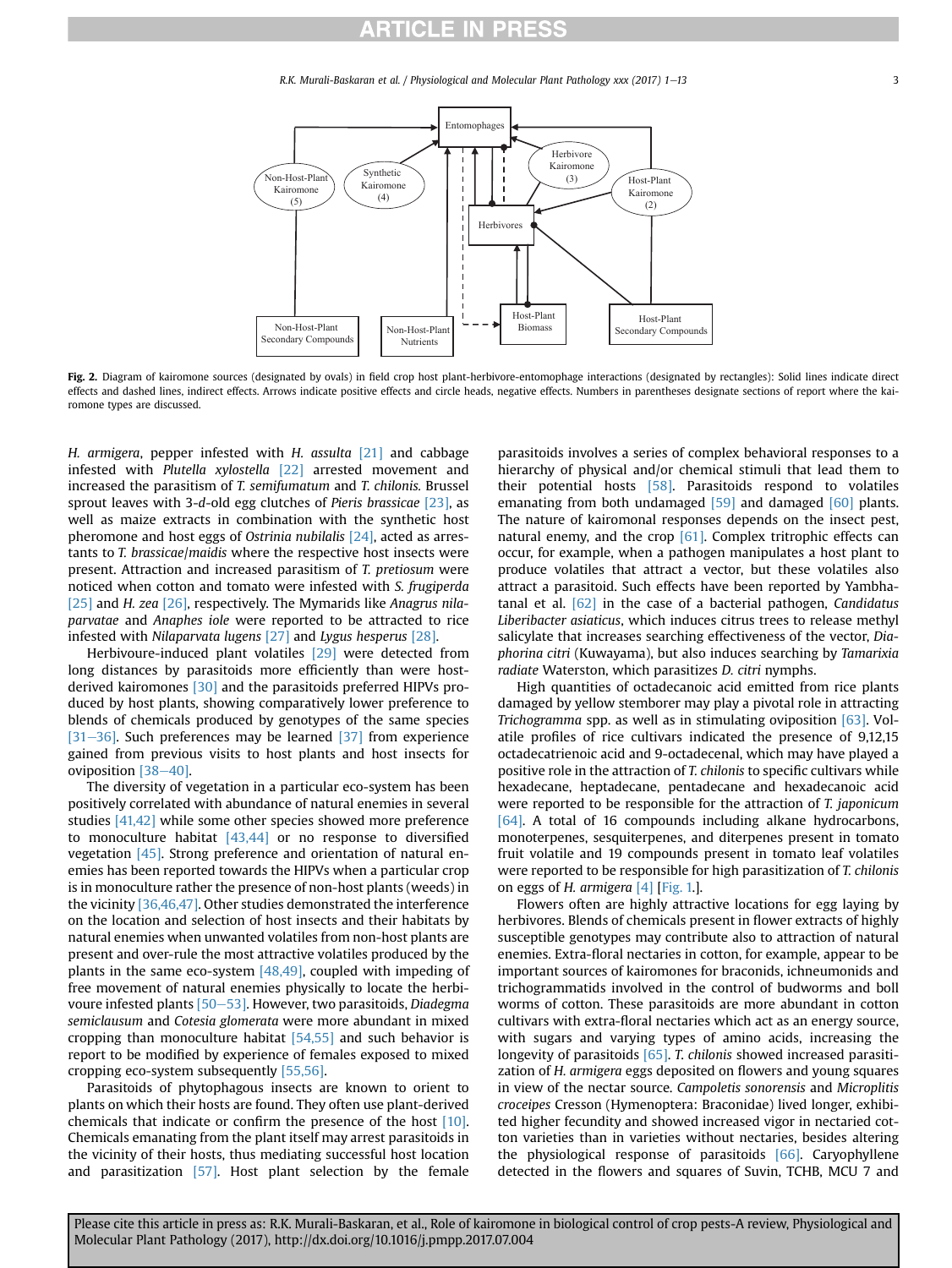### CLE IN PR

<span id="page-3-0"></span>



### 23

Fig. 3. Major chemical constitutions present in the kairomone.

A. Terpenes and Flavanoids

1. Isoprene 2. α-pinene 3. β-pinene 4. Δ<sup>3</sup>-carene 5. Limonene 6. Camphene 7. Myrcence 8. β-phellandrene 9. Sabinene 10. α-terpinene 11. Ocimene 12. Terpinolene 13. γ-terpinene 14.<br>Flavores 15. Flavorele 16. Flavorence 1 Flavones 15. Flavonols 16. Flavanones 17. Flavanonols 18. Flavanols 19. Anthovyanidins 20. 21. Isoflavones 22. Neoflavonoids 23. Chalcones. B. Terpinoids

1. Geraniol 2. Eugenol 3. Citronellol 4. Linalool 5. Terpineol 6. Menthol 7. Menthone 8. Carvone 9. b-Pinene 10. Cineole 11. Carvacrol 12. Thymol 13. b-Caryophyllene.

C. Saturated hydrocarbons

1. Decane 2. Tridecane 3. Tetradecane 4. Pentadecane 5. Octadecane 6. Heneicosane 7. Eicosane, 8. Tricosane 9. Petacosane 10. Hexacosane 11. Octacosane 12. Nonadecane 13. Docosane, 14. Tetratriacontane 15. Hexatriacontane 16. Dotriacontane 17. Tritetracontane 18. Tetratetracontane, 19. Hexadecanoic acid.

MCU 11, as well as octodecane, undecane and dodecane in LRA, and hexadecenoic acids in MCU 11 were reported to be attractive to T. chilonis [\[67\]](#page-10-0).

## 3. Kairomones derived from host insects

Host insects have been reported to produce characteristic hydrocarbons, fatty acids and proteins which stimulate natural enemies to intensify their search near the host  $[4,63,68]$ . Different semiochemicals are associated with various insect behaviors such as feeding, mating and egg laying. The use of such chemicals to increase the effectiveness of entomophages has been advocated by many researchers, including  $[69-72]$  $[69-72]$ .

Scales from adult hosts elicit kairomonal activity in several parasitoid species. Lewis et al. [\[5\]](#page-9-0) demonstrated that parasitization by T. evanescens was higher on eggs placed in areas where adults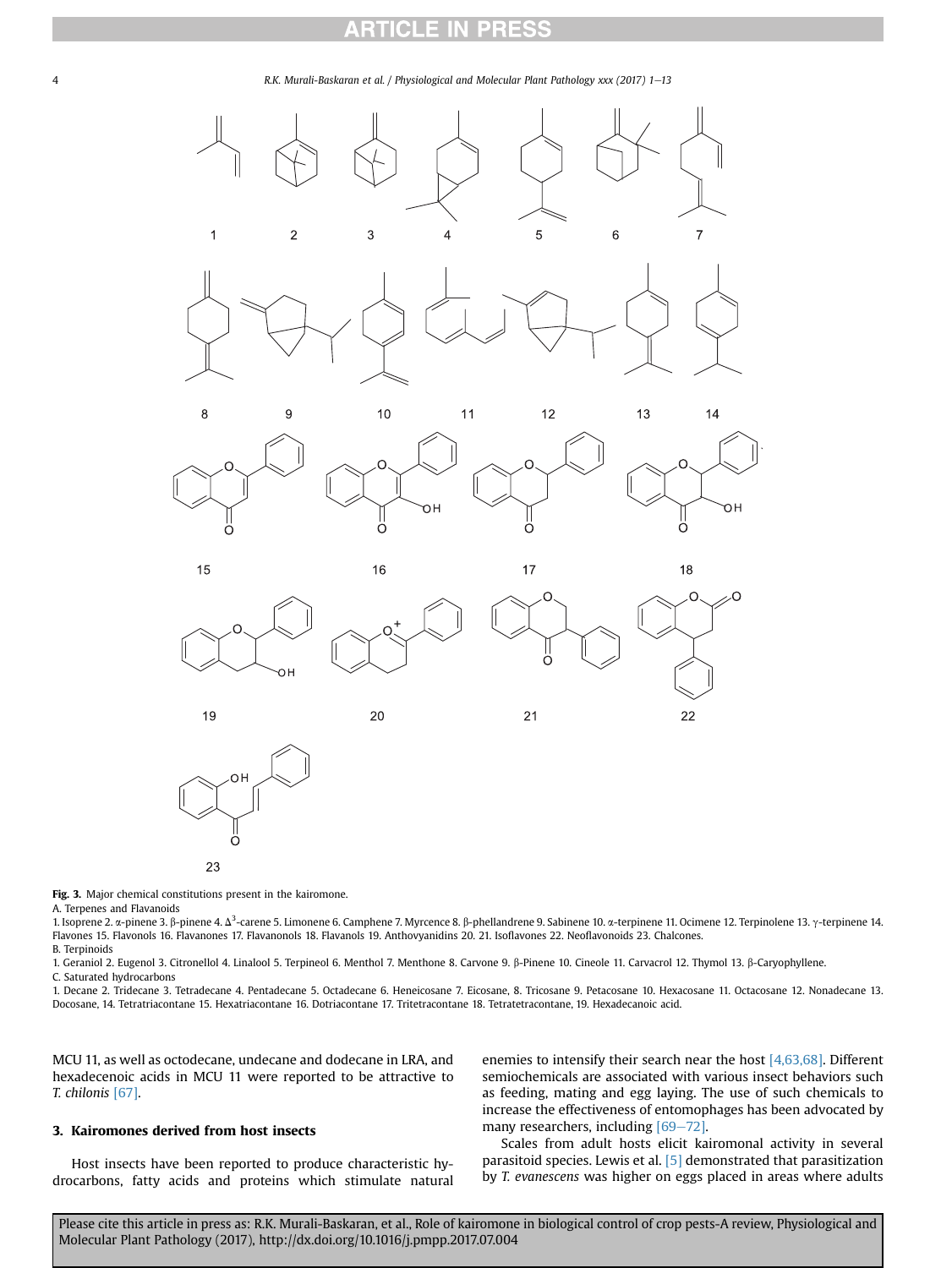#### RT CLE : PRES





had left scales. Hexane washes of silk and frass galleries and larvae of Opisina arenosella (Lepidoptera: Crytophasidae) Walker elicited attractive responses from parasitoids Goniozus nephantidis (Muesebeck) (Hymenoptera: Bethylidae), Brachymeria nephantidis Gahan (Hymenoptera: Chalcididae) and Elasmus nephantidis Rohwer (Hymenoptera: Eulophidae), based on bioassays in which the numbers of parasitoids entering the kairomone arm were

13

greater than those entering the hexane arm in a Y-tube olfactometer [\[73\].](#page-10-0) Chemical analysis of kairomonal substances using GC-MS revealed the presence of 13-tetradecenal and myristic acid in the gallery washes in addition to dodecane, pentadecane, hexadecane, heptadecane, eicosane and tricosane. Larval washes contained the terpenoids, alpha-terpinene and alpha humulene [\[73\]](#page-10-0). In addition to volatile semiochemicals, non-volatile cues also mediate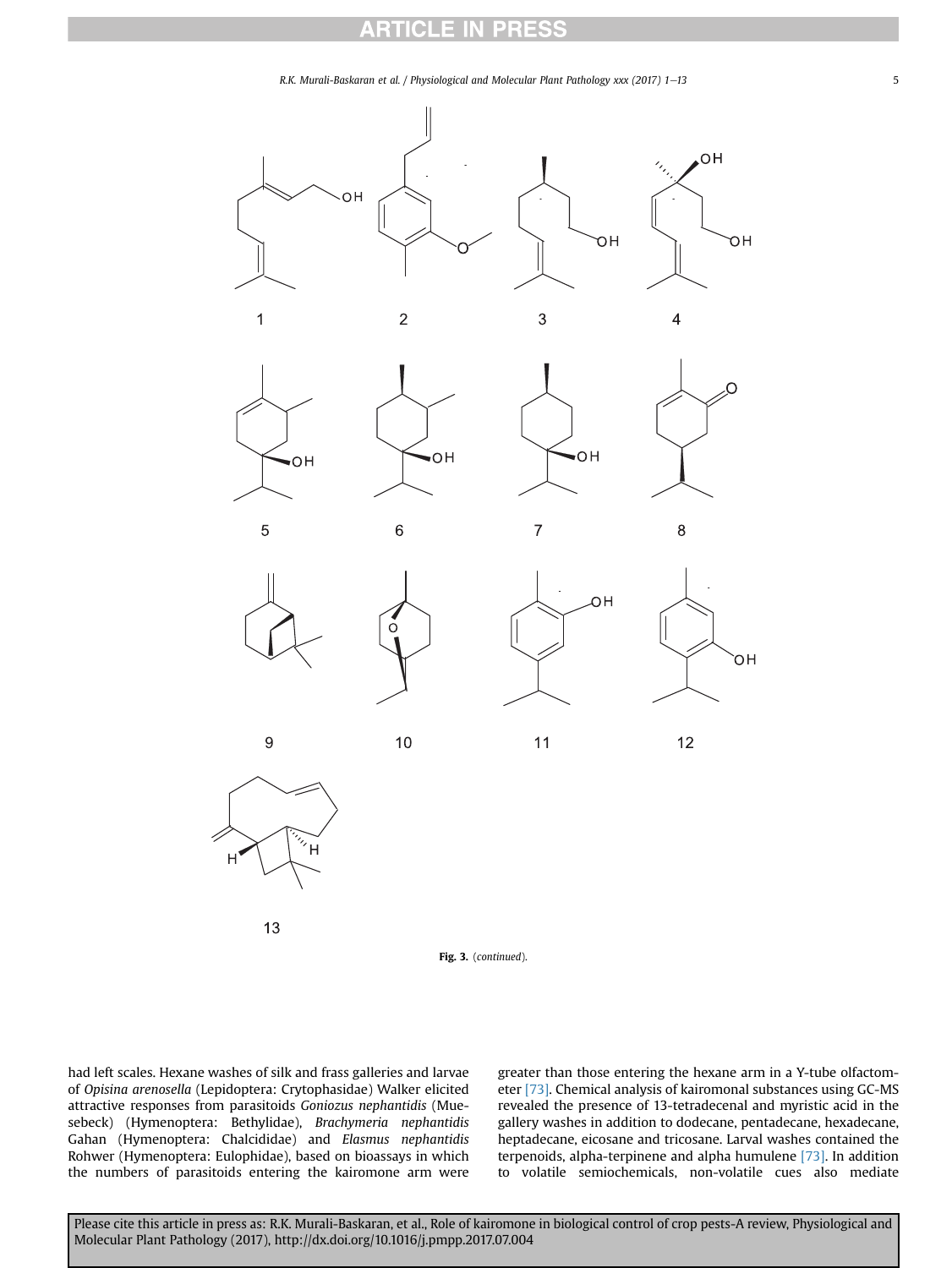

searching behavior of Trichogramma spp. Plants on which adult moths have been present may provide such cues for host location. Furthermore, egg deposition by herbivorous insects can induce changes of the plant that attract or arrest parasitoids [\[74,75\].](#page-10-0)

It has been reported that host-searching stimulants for T. evanescens and T. pretiosum Riley are present in the wing scales, excretions and abdominal tips of female H. zea. A blend of aldehydes, hexadecanal, (Z)-7-hexadecenal, (Z)-9-hexadecenal, and (Z)- 11-hexadecenal, increased rates of parasitization [\[76,77\]](#page-10-0). Airborne chemicals from egg masses and from virgin females of O. nubilalis (Hübner) (Lepidoptera: Crambidae) during calling activity stimulated intensive search behavior by T. brassicae Bezd. [\[78\]](#page-10-0) but mated females did not elicit responses. Scales and abdominal tip extracts of Corcyra cephalonica (Stainton) (Lepidoptera: Pyralidae) and H. armigera elicited attraction by Chrysoperla zastrowi sillemi (Esben-Peterson) in laboratory Y-tube bioassays [\[79\]](#page-10-0). More adults were attracted to acid-hydrolyzed L-tryptophan than to oxidized Ltryptophan [\[73\]](#page-10-0). Irradiated eggs of H. armigera and Spodoptera litura (Fab.) (Lepidoptera: Noctuidae) treated with whole body extract of C. cephalonica females were reported to elicit high levels of foraging by T. chilonis and C. zastrowi sillemi compared with hexane treated eggs [\[80](#page-10-0)-[84\]](#page-10-0).

Greater attraction by T. chilonis and C. zastrowi sillemi towards the whole-body extracts of female C. cephalonica than to male extracts may be due to the presence of larger amounts of attractive hydrocarbons in females [\[80\]](#page-10-0). Parthiban et al. [\[81\]](#page-10-0) and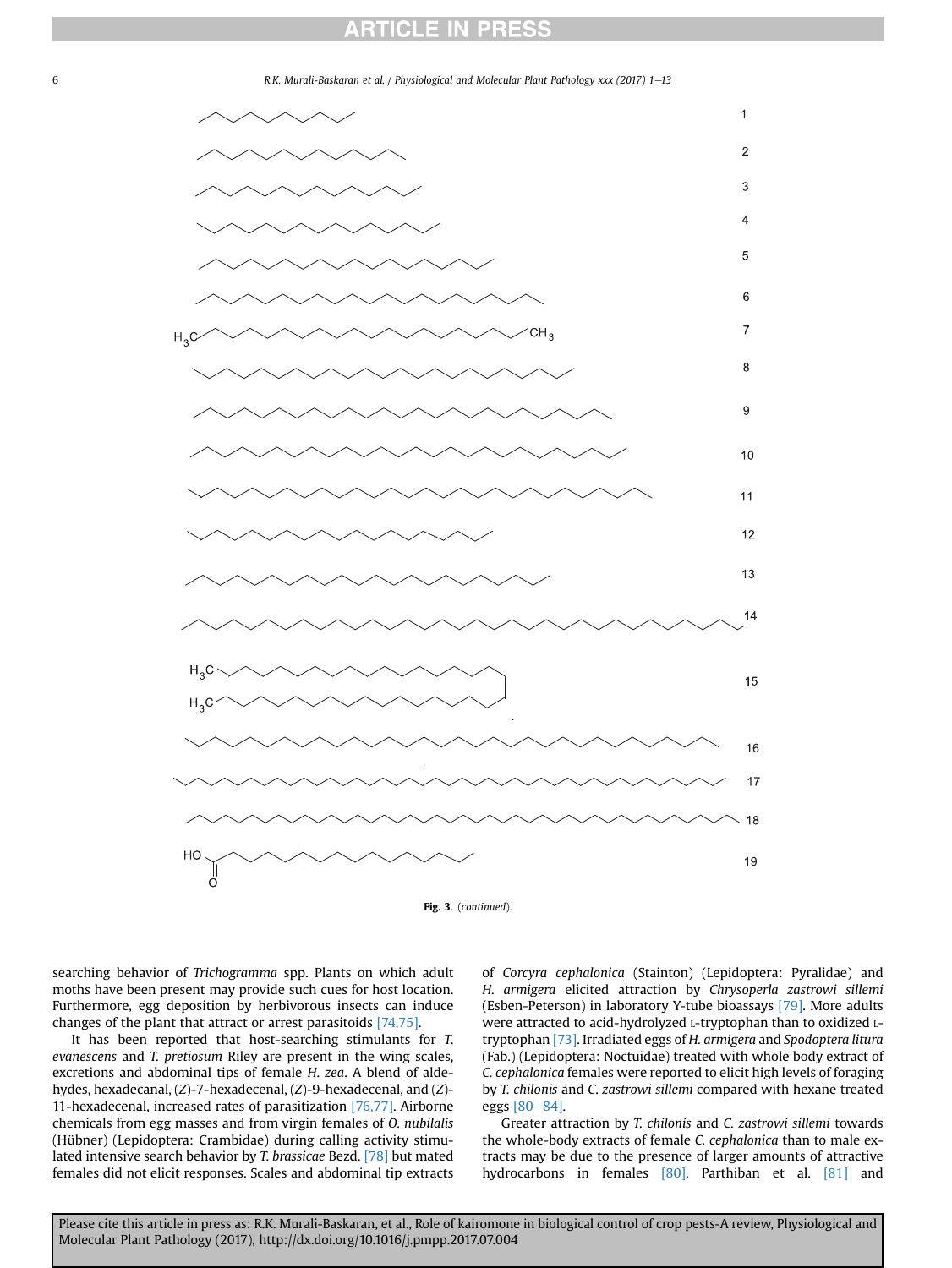Maruthadurai et al. <a>[\[85\]](#page-10-0)</a> reported that the parasitoid activity index of T. brasiliensis, T. chilonis and T. exiguum was high when they were exposed to female whole body extract of C. cephalonica and H. armigera, which contained a greater quantity of tricosane than male extract. Srivastava et al. [\[84\]](#page-10-0) concluded that heneicosane and hexacosane present in the female whole body extract of S. exigua Hübner and Chilo auricilius (Dudgeon) (Lepidoptera: Crambidae) exerted significantly higher level of kairomonal effect on T. chilonis, as compared to other hydrocarbons. At the same time, female whole body extract of S. litura was more attractive to T. chilonis than male extract, as it contains greater quantities of docosane and heneicosane. Female whole body wash of Earias vittella containing heneicosane, tricosane, pentacosane, hexacosane, octacosane and nonacosane was reported to be attractive to *T. chilonis* [\[85\].](#page-10-0) Female whole body wash of H. armigera was also reported to be attractive to T. chilonis and C. zastrowi sillemi [\[86\].](#page-10-0)

### 4. Synthetic saturated hydrocarbons as kairomone

The identification of kairomone volatiles from important crops is imperative for effective use of biological control in pest management due to heavy reliance of natural enemies on plant and prey semiochemicals for efficient performance as biological control agents. Various studies have reported these cues primarily were hydrocarbons [\[87,88\]](#page-10-0). For example, saturated long chain hydrocarbons, including pentadecane, heneicosane, tricosane, pentacosane and hexacosane extracted from whole body washes of female H. armigera and C. cephalonica have been reported to elicit kairomonal response in T. brasiliensis and T. exiguum  $[82,89-91]$  $[82,89-91]$  $[82,89-91]$ ([Fig. 3C](#page-3-0)).

The polyphagy of Trichogrammatids as control agents against lepidopteran pests of economically high valued crops makes them popular for field releases [\[92\]](#page-10-0). Foraging behavior of egg parasitoids is guided by a wide array of semiochemicals [\[93\].](#page-10-0) Octacosane, pentacosane and tricosane at 11,000 mg/l were found to enhance the parasitic activity of T. chilonis and T. brasiliensis on eggs of many lepidopteran species [\[94\]](#page-10-0). Whole female body extracts of S. exigua and C. auricilius containing tricosane, docosane, pentacosane, heneicosane and hexacosane exerted high levels of kairomonal activity on foraging activity of T. chilonis [\[84\].](#page-10-0) Tetratriacontane, nonadecane, tetradecane and dotriacontane were reported to elicit foraging activity of T. chilonis and C. zastrowi sillemi at 200-500 ppm on eggs of C. cephalonica  $[86]$ . Padmavathi and Paul [\[94\]](#page-10-0) reported that tricosane, octacosane and docosane were found to enhance the activity and parasitic efficiency of T. chilonis while T. exiguum was attracted by pentacosane, hexacosane, pentadecane, hexatriacontane, tricosane and docosane  $[88,95-97]$  $[88,95-97]$  $[88,95-97]$ . Parthiban et al. [\[86\]](#page-10-0) indicated that tetratriacontane was attractive to T. chilonis while tetratriacontane, nonadecane, tetradecane and dotriacontane were attractive to C. zastrowi sillemi.

Paul et al. [\[88,98\]](#page-10-0) found that variation in the quantity and concentration of saturated hydrocarbons influenced the parasitization efficiency of trichogrammatids. The responses were concentration-dependent and foraging activity did not necessarily increase in response to increases of hydrocarbon concentrations past natural levels. The efficacy of pentacosane and docosane and dotriacontane to act as kairomone to T. chilonis and C. zastrowi sillemi, respectively declined when the concentration was increased from 200 to 500 ppm while the efficacy of nonadecane on C. zastrowi sillemi increased when the concentration rose from 200 to 500 ppm. Mathur et al. [\[95\]](#page-10-0) reported that lower responses of trichogrammatids to octacosane relative to tricosane and pentacosane may result from its higher rate of depositing out of the air onto substrates.

### 5. Non-host-plant-derived kairomone

The stimuli influencing parasitoid searching, parasitization, or retention can originate from non-host plants also  $[63,89,99-102]$  $[63,89,99-102]$ . Occurrence of high diversities of plant species also may provide support for insect biological control at local and landscape levels  $[103-105]$  $[103-105]$ . Non-host plants can directly serve as food sources or provide other ecosystem resources for herbivorous arthropods and indirectly serve beneficial arthropods by providing food and shelter to their prey [\[106\]](#page-10-0).

Intercropping, the cultivation of two or more species within the same field, is a common method to increase beneficial insect diversity within agro-ecosystems  $[107-110]$  $[107-110]$  $[107-110]$ . Intercropping affects pests by modifying microclimates, altering crop canopies, and influencing the pest population build-up through abiotic factors such as protection from wind, shading, sheltering, prevention of dispersal, etc. Biological factors that can be modified include releases of natural enemies, production of adverse chemical stimuli, and provision of alternate food sources  $[111–113]$  $[111–113]$  $[111–113]$ . Several intercropping systems are under study for the potential to reduce herbivore populations through habitat manipulation and provision of shelter, nectar, etc., to natural enemies  $[86,114-119]$  $[86,114-119]$  $[86,114-119]$ . For example, populations of C. carnea and spiders were found to be significantly higher on cotton intercropped with lucerne, cowpea and groundnut [\[120\].](#page-11-0) Cowpea was used as a short-duration pulse crop to attract aphids, thus increasing occurrence of coccinellids in groundnut [\[120\].](#page-11-0) Coccinellids were significantly more abundant in pigeonpea with sorghum or green gram or groundnut or maize systems [\[121,122\]](#page-11-0). A high diversity of predator and parasitoid species was recorded from intercropping systems like groundnut  $+$  maize and groundnut  $+$  pearl millet, wherein intercrop-supplied pollen and nectar provided supplementary feed to the natural enemies  $[104]$ . Use of lady beetles and lacewings as important predators in cotton intercropped with different pulse crops [\[123\]](#page-11-0) has contributed to changes in cotton management procedures. The supplementary food resources increase the parasitoid fecundity, longevity  $[124]$  and also favor rapid colonization of generalist predators [\[125,126\].](#page-11-0)

Non-host-plant allelochemicals have been reported to be attractive to natural enemies  $[86,127-131]$  $[86,127-131]$  $[86,127-131]$ . Combining deterrent chemical stimuli (push) with trap crops (pull) has been demonstrated as an effective means of biological control  $[132-134]$  $[132-134]$ . Flowering plant strips adjacent to main crop fields help support beneficial insect biodiversity in agricultural landscapes [\[135](#page-11-0)-[137\].](#page-11-0) Attraction of Tetrastichus schoenobii Ferriere (Hymenoptera: Eulophidae), an egg parasitoid of Scirpophaga incertulas (Walker) (Lepidoptera: Crambidae), to flowers of bush mint, Hyptis suaveolens L., a common weed in rice fields was reported by Refs. [\[137,138\].](#page-11-0) Flower bud, flower, and leaf volatiles of Tagetes erecta L. were found to attract both H. armigera and its parasitoid [\[139,140\]](#page-11-0). Suppression of herbivore populations and reduction of damage was demonstrated in several intercropping systems,  $\text{cotton} + \text{lades finger}$  (okra), maize  $+$  legumes, sorghum  $+$  cowpea,  $\cot$ ton + sunflower, groundnut + bajra (pearl millet), sesame + bajra, and cotton + cluster bean  $[86,118,119,141-146]$  $[86,118,119,141-146]$ .

Increased populations of natural enemies has been reported in many intercropping systems. Growing sunflower as intercrop in cotton resulted in increased numbers of C. carnea [\[147\]](#page-11-0). Lin et al. [\[148\]](#page-11-0) found increases in the attraction of lady beetles, lacewings, and spiders to cotton crops in China when they were intercropped with alfalfa. Padmavathi and Paul  $[94]$ , in a review of changing trends in cotton pest management, noted that lady beetles and lacewings were important predators in cotton intercropped with different pulse crops. These supplementary food resources increased parasitoid fecundity and longevity [\[98\]](#page-10-0) and also favored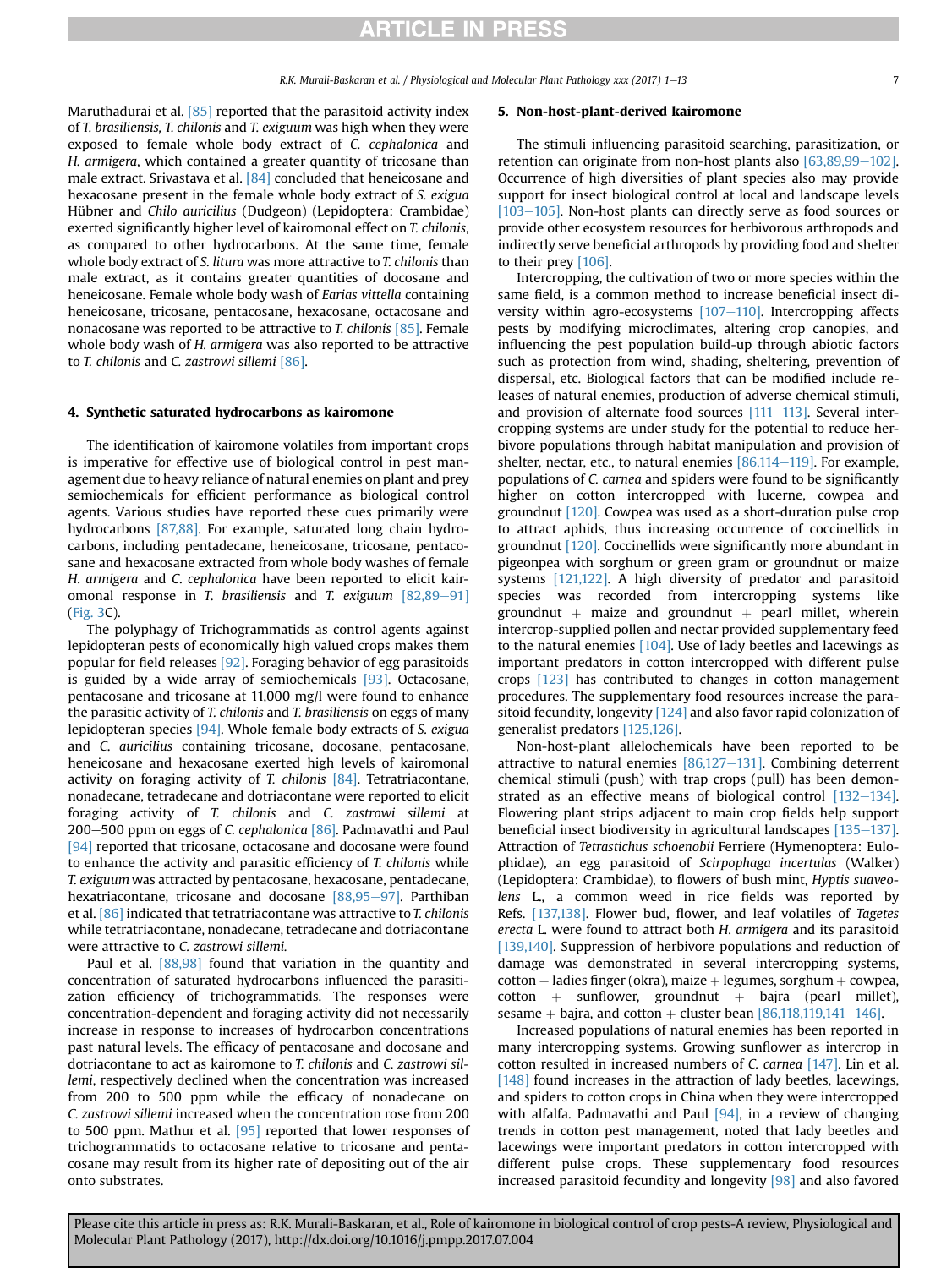rapid colonization by generalist predators [\[125,126\]](#page-11-0). Cluster bean and pearl millet have been found useful as intercrops [\[86,115,116,131,149\].](#page-10-0) Flower extracts of cluster bean were attractive to the natural enemies of E. vittella (Fab.) (Lepidoptera: Noctuidae) and H. armigera in okra [\[150\].](#page-11-0) Alkaloids, terpenes, flavonoids, and phenolic compounds in flowers of weed, H. suaveolens in rice ecosystem were reported attractive to T. schoenobii, an egg parasitoid of S. incertulas [\[137,138\]](#page-11-0). Flower bud, flower, and leaf extracts of T. erecta containing benzaldehyde, (S)-(-)-limonene, (R,S)-  $(\pm)$ -linalool,  $(E)$ -myroxide,  $(Z)$ - $\beta$ -ocimene, phenylacetaldehyde, and  $(R)$ - $(-)$ -piperitone were reported to attract H. armigera and its parasitoids [\[139,140,151,152\].](#page-11-0)

### 6. Effects of interspecific, intraspecific, and intra-population variability of host plants on entomophages

Parasitoids and predators of herbivores use cues released by host plants to find host habitats initially, and then use cues released by the herbivores to locate them on the host plant. As a result, interspecific, intra-specific and intra-population variability in host plants often plays a key role in whether entomophages are successful in finding prey. The host plants of insect pests are known to affect parasitoids directly or indirectly through tritrophic interactions [\[153\]](#page-11-0). Host plants invite natural enemies to reduce herbivore pressure and in several cases the female parasitoid responds to signals elicited from the host plant in response to pest damage in combination with signals from the herbivore [\[32,154\]](#page-9-0). For these reasons, the effectiveness of natural enemies for controlling insect pests varies across crops and different genotypes of the same crop [\[61,155,156\]](#page-10-0).

Parasitization efficiency of T. chilonis on eggs of H. armigera under screen house conditions was reported to be higher on sunflower hybrid MSFH 17 (53.5%) than on hybrid KBSH 1 (38.0%)  $[4]$ . These glanded varieties release higher amounts of terpenoids compared with glandless varieties. Parasitoids such as Campoletis sonorensis (Cameron) (Hymenoptera: Ichneumonidae) were attracted more to the glanded varieties of cotton than to glandless varieties [\[157\]](#page-11-0). Caryophyllene released by damaged Vicia faba (L.) attracted Trissolcus basalis (Wollaston) (Hymenoptera: Scelionidae) egg parasitoids of Nezara viridula (L.) (Hemiptera: Pentatomidae) [\[158\]](#page-11-0). Linalool-L and heptadecane produced by fruits and leaves of hybrid tomato, Arka Ahuti, are reported to be responsible for high parasitization of T. chilonis on eggs of H. armigera in tomato ecosystems, while other compounds, α-phellandrene, a-pinene, trans-caryophyllene, (Z)-a-farnesene, trans-a-ocimene and selinene are known for their synomonal activity [\[4,159\]](#page-9-0). Among the genotypes of cotton, jayadhar and LRA- 5166 recorded higher electroantennogram (EAG) responses from the predator, C. zastrowi sillemi which may be due to the presence of high quantities of caryophyllene oxide, reported to be an important volatile compound released by Chrysoperla during egg laying [\[122\]](#page-11-0).

Volatiles from different parts of cotton plants elicited increased attraction to different cultivars by T. chilonis and C. scelestes (Stephens) [\[160\]](#page-11-0). The most attractive volatiles included tetradecanoic acid, benzenepropanoic acid and hexadecanoic acid. Several researchers have reported the influence of different crop species on the relative dominance of parasitoids of Heliothis spp. in field conditions [\[161\].](#page-11-0) Mohite et al. [\[162\]](#page-12-0) studied the parasitization of H. armigera eggs by T. chilonis on Gossypium spp. and reported that parasitization was 25% lower on G. raimondii Ulbr. than on G. harknessii.

The larval parasitoid, Hyposoter ebenius (Gravenhorst) (Hymenoptera: Ichneumonidae) showed greater preference for larvae of Pieris brassicae (L.) (Lepidoptera: Pieridae) when they were found on knoll-kohl (kohlrabi) than on cabbage, broccoli and cauliflower [\[163\]](#page-12-0). The volatiles, 9, 12, 15 octadecatrienoic acid and 9octadecenal present in rice cultivars of Kadamba, MTU-1010, KMT 148 and KCP-1, and hexadecane, heptadecane, pentadecane and hexadecanoic acid present in CTH-1, MTU 1010 and VTT-5204 were reported to attract T. chilonis and T. japonicum Ashmead to eggs of rice yellow stemborer and leaffolder, respectively [\[164\]](#page-12-0). The H. armigera larvae feeding on susceptible redgram genotypes, ICPL 87 and ICPL 97119 suffered significantly greater parasitization by C. chlorideae Uchida (Hymenoptera: Ichneumonidae) than the other genotypes tested under no-choice, dual-choice and multi-choice conditions, suggesting that host genotype plays a significant role in the effectiveness of C. chlorideae in parasitization of H. armigera larvae [\[165\].](#page-12-0)

The activity and abundance of natural enemies varies across crops and different genotypes of the same crop [\[61,156\]](#page-10-0). The host genotype can influence parasitization by the natural enemies sometimes because of the effect of the morphological characteristics of the host genotype on herbivores [\[165\]](#page-12-0). The increased parasitization on herbivores on susceptible genotypes can also be influenced by survival of higher populations of herbivores on susceptible genotypes, lack of resistance to the herbivore, or production of greater amounts of the volatile compounds that attract the natural enemies for parasitization/predation [\[60\]](#page-10-0). Abundance of herbivores and their natural enemies can be affected by the host plant phenology and herbivore induced chemical profile of the genotypes [\[163\]](#page-12-0). It was suggested by Murali-Baskaran [\[166\]](#page-12-0) that greater abundance of herbivores and their natural enemies on susceptible cultivar No. 55 of Abelmaschus esculentus (L.) Moench (okra), with lower abundance on resistant cultivars, resulted from secondary metabolites ingested by herbivores from the host genotype either directly affecting the foraging activity of natural enemies or indirectly affecting foraging through suboptimal prey.

Changes in biochemical composition of host plants in response to herbivory also influence the growth and survival of herbivores [\[167,168\]](#page-12-0) which in inturn influence the activity and abundance of natural enemies [\[169\]](#page-12-0). Sithanantham et al. [\[170\]](#page-12-0) observed that parasitism of H. armigera larvae in chickpea was lower on resistant than susceptible genotypes. The rates of parasitism by C. sonorensis and Cotesia congregata (Say) (Hymenoptera: Braconidae) have been reported to be significantly lower on the resistant wild tomato, Lycopersicum hirsutum f. glabratum Humb.& Bonpl. but had little effect on parasitism by C. marginiventris (Cresson) (Hymenoptera: Braconidae) and Cardiochiles nigriceps Viereck (Hymenoptera: Braconidae) [\[171\]](#page-12-0). In chickpea, parasitism of H. armigera larvae by C. chlorideae ranged from 8.33 to 28.00% [\[172\]](#page-12-0) and varied consid-erably across genotypes [\[155\]](#page-11-0). Genotypic effects of pigeon pea were reported on the activity and abundance of C. chlorideae natural enemies in pigeon pea against H. armigera by Hugar et al. [\[165\].](#page-12-0)

It should be noted also that some parasitoid abundance differences result from host density effects. Bruce et al. [\[173\]](#page-12-0) reported, for example, that as the incidence of a pest increases, the parasitoid activity also increases.

### 7. Field application of kairomone formulations

Determining structures of the chemical cues involved in kairomonal interactions can be difficult. Methodological problems include designing an appropriate bioassay. In a majority of studies, kairomones have been found to be complex mixtures [\[174\].](#page-12-0) This can make it difficult to synthetically produce enough kairomone for field applications. Several studies have shown that it is difficult to reconstitute mixtures that are as attractive as the original mixture [\[175\]](#page-12-0). In many cases, several of the mixture's components may evoke strong reactions, but these reactions are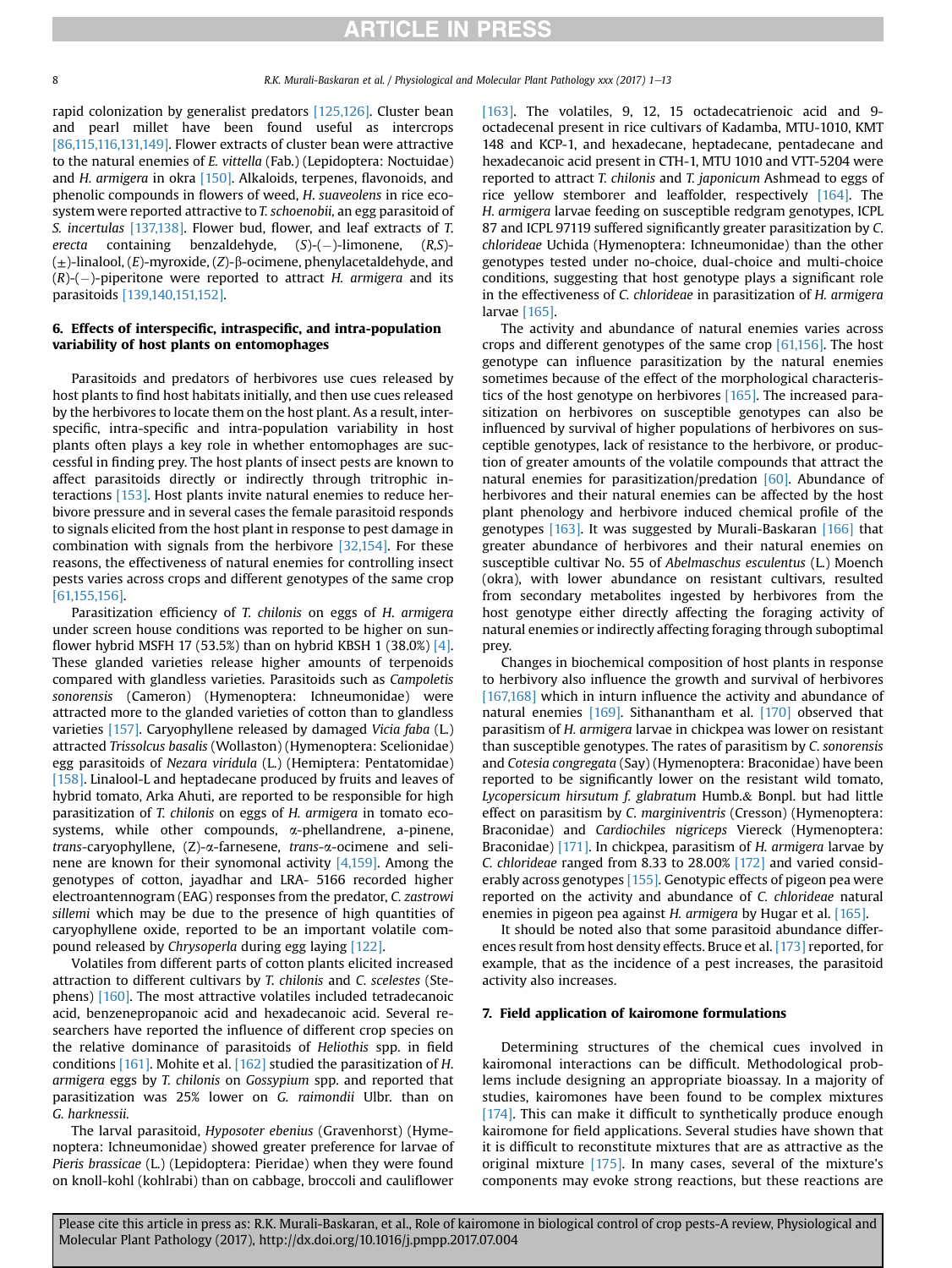not equal to the reaction to the natural mix [\[176\]](#page-12-0). This section discusses several examples where field applications were successful.

Singh et al. [\[177\]](#page-12-0) reported that spraying of artificial honeydews containing protein hydrolysates and sugar in small plots of Lucerne attracted adults of C. carnea from larger areas of untreated Lucerne than did plots sprayed with sucrose alone. Use of L-tryptophan was reported to increase the abundance of predatory chrysopids in olive and potato. Spraying of molasses and kairomones together on maize plants increased the rate of parasitization of larvae of Sesamia cretica Ledereer (Lepidoptera: Noctuidae) [\[178\]](#page-12-0). Gross et al. [\[57\]](#page-10-0) reported increases in parasitization by T. pretiosum when the kairomones were sprayed along with tricosane at 395 mg/ha on soybean crops artificially infested with eggs of H. zea (Lepidoptera: Noctuidae). Hu and Chen [\[179\]](#page-12-0) reported that spraying of kairomones extracted from the frass of Cnaphalocrocis medinalis (Guenee) (Lepidoptera: Crambidae) on rice plants in the field increased by  $15-25\%$  the parasitization of C. medinalis by Apanteles cypris Nixon (Hymenoptera: Braconidae). The performance of several parasitoids and predators was increased by kairomone at field conditions. Zaki et al. (1997) [\[178\]](#page-12-0) reported that parasitism by Meteorus rubens (Nees Von Esenbeck) (Hymenoptera: Braconidae) on Agrotis ipsilon (Hufnagel) (Lepidoptera: Noctuidae) increased when fields were sprayed with molasses (3%) and kairomone.

Acid-hydrolyzed L-tryptophan has been identified as an attractant to chrysopids [\[180\]](#page-12-0) and a hydrochloride salt of tryptophan formed during hydrolysis was found to be attractive to C. carnea. Field trials on cotton, conducted during 2000-2002 revealed that the number of C. carnea eggs in the L-tryptophan treated plants was greater than in the untreated control. Also, larval chrysopids cue on volatiles from the scales of the prey insects for host location and feeding [\[79,127,181\]](#page-10-0). Larval kairomones consisting of scale extracts fortified with tricosane, along with eggs of C. cephalonica as the supplementary diet, combined with the adult kairomone, acid hydrolyzed L-tryptophan, were sprayed on cotton at three locations where higher numbers of eggs, larvae, pupae, or adults of C. carnea but fewer aphids, jassids, and bollworms were reported than in untreated fields [\[182\]](#page-12-0).

Though several organic and inorganic materials are found to have kairomonal activity to different natural enemies in laboratory bioassays, their efficacy at the lowest concentrations often do not permit researchers to deliver them easily in the field. Suitable costeffective formulations of kairomone need to be developed for delivery under field condition as has been accomplished for applications of pesticides. Nevertheless, successes with combinations of organic and inorganic materials have been reported. Paramasivam and Paul [\[183\]](#page-12-0) formulated a kaolinite-clay-based kairomone with leaf extracts of flowering phase of maize and sunflower combined with washes of C. partellus (Swinhoe) (Lepidoptera: Crambidae) eggs and observed that the semiochemical dust formulation recorded highest parasitism by T. chilonis (47.13%) in tomato fields when compared to control (17.04%). Reitz et al. [\[184\]](#page-12-0) reported that formulations of essential oils with kaolin successfully reduced populations of Frankliniella spp. and tomato spotted wilt on tomato. Rubber septa impregnated with a kairomone mixture comprising fresh hexane extract of C. cephalonica  $(1%)$  + hexacosane  $(0.3%)$  and C. cephalonica scale extract  $(1%)$  + nonacosane (0.3%) were tested in field studies of egg parasitization by T. chilonis and high rates of parasitization were recorded (77.25%) [\[185\]](#page-12-0). It was observed that rubber septa are better long-term dispensers for kairomones than paper strips, perhaps because rubber septa have better retention of kairomones and controlled release while paper strips release the cues quickly. Kant et al. [\[186\]](#page-12-0) reported that cork and rubber septa gave higher catches of H. armigera than cigarette filters or filter. Similarly,

Ventura et al. [\[187\]](#page-12-0) also reported that rubber septa dispensers impregnated with plant kairomone (Floral volatiles-1, 4 dimethoxybenzene) attracted more Diabrotica speciosa (Germare) (Coleoptera: Chrysomelidae) beetles than a control (dental wick). Knight and Light [\[188\]](#page-12-0) developed a halobutyl rubber septa impregnated with ethyl (E-2)-2, 4, decadieonate which successfully trapped codling moth, Cydia pomonella L. (Lepidoptera: Tortricidae). Srivastava [\[189\]](#page-12-0) recommended that tricosane at 250 mg/  $\text{cm}^2$  and pentacosane and docosane either at 125 or 250 mg/cm<sup>2</sup> could be used for efficient attraction of T. chilonis in the field. Abagli et al. [\[190\]](#page-12-0) found that pentacosane at 250 mg/cm<sup>2</sup> and hexacosane at 500 mg/cm<sup>2</sup> elicited highest response from T. brasiliensis and T. exiguum.

### 8. Conclusions

Consideration of the examples above suggests several conclusions about the future use of kairomones in biological control against crop pests. First, it is important to remember that the chemical profiles of plants supportive to natural enemies may vary from genotype to genotype within the species, and the ways in which they influence the tri-trophic interaction in a particular ecosystem need to be identified. This is important because plants use tritrophic interactions frequently as defenses against herbivores, but can fall prey to herbivores that make use of the same resources provided to the natural enemies.

Second, optimal release rates of non-host or synthetic kairomones have considerable potential to enhance the foraging efficiency of entomophages in integrated pest management programs, and may facilitate more rapid control of herbivores than through natural buildup of entomophage populations. Identification and demonstration of cost-effective, companion non-host plants may enable more effective use of inter-cropping, trap cropping, bund cropping, and weeds in many crop eco-systems. Further screening of non-host plants for their attractiveness to entomophages in programs of conservation biological control is likely to yield improved pest management efforts. Maintenance of such non-host plants in specific arrangements in main crop eco-systems can be attractive to natural and released populations of entomophages to enhance management of herbivores.

Biocontrol agents frequently are released without subsequent efforts to conserve the released populations. In the future, it is likely that entomologists will direct more efforts to provide diets and other support for the continued presence of natural enemies in the crop ecosystems.

Identification of previously unknown kairomones from female whole body washes of host insects could play a major role in future biological control programs. Sources of kairomones frequently contain multiple different cues in varying quantities. Such kairomones have been and continue to be identified through systematic laboratory and field experiments. The role of volatiles in attracting entomophages need to be elucidated in further studies, and the genes affecting production of these kairomones need to be identified to incorporate these traits in breeding programs. Field studies with proper dosages and economic analysis of the efficacy of the kairomones are necessary for proper recommendation of the product.

### Acknowledgments

Resources generated in the project, sponsored by the Department of Bio-technology, New Delhi, India (No. BT/PR11078/AGR/05/ 440/2008 (letter 1) dt. 28.07.2011 and BT/PR12049/AGR/05/468/ 2009) was helpful to the authors to write this review and is duly acknowledged.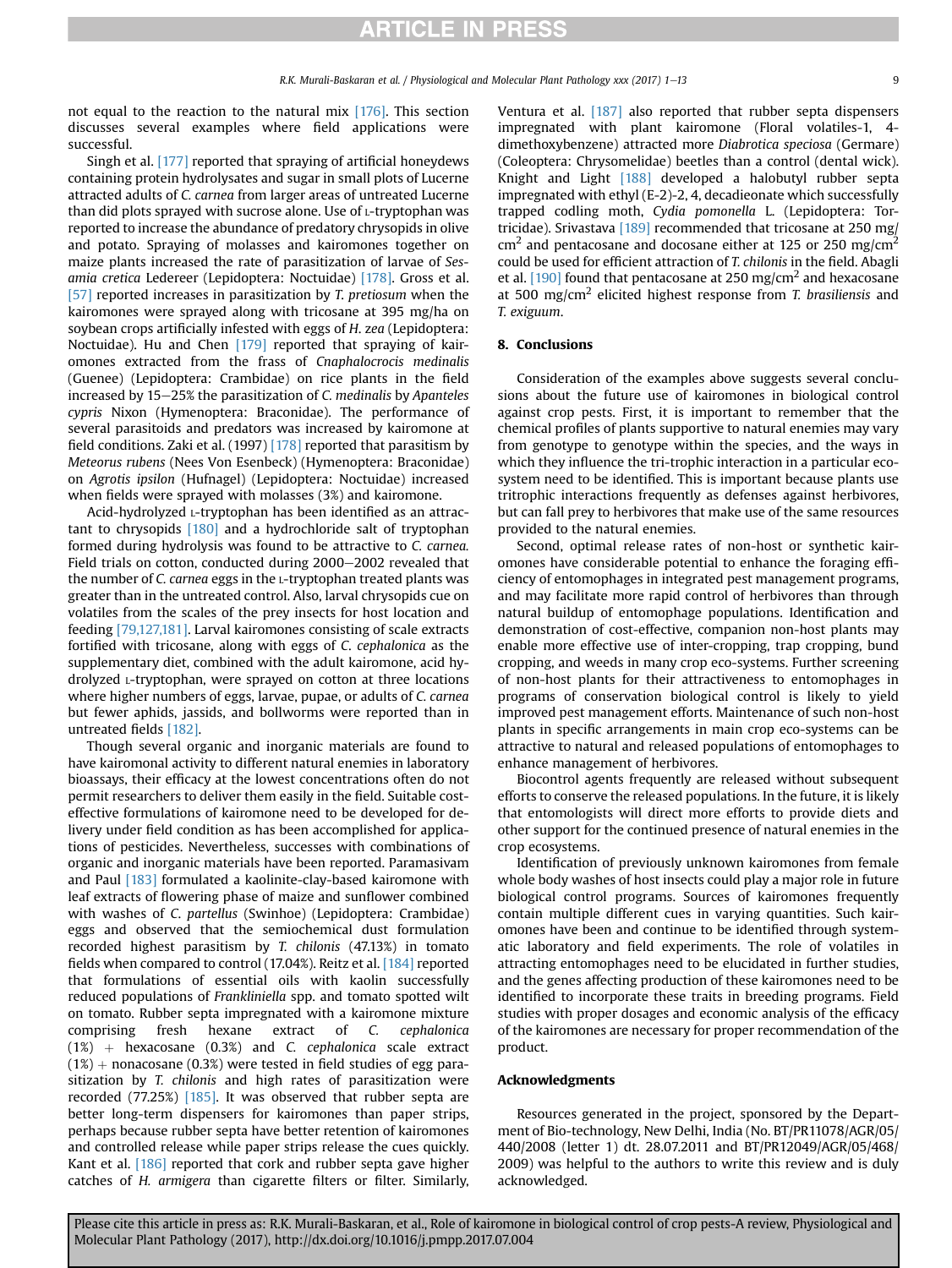<span id="page-9-0"></span>10 **R.K. Murali-Baskaran et al. / Physiological and Molecular Plant Pathology xxx (2017) 1–13** 

The use of trade, firm, or corporation names in this publication does not constitute an official endorsement or approval by the United States Department of Agriculture, Agricultural Research Service of any product, or service to the exclusion of others that may be suitable. The USDA is an equal opportunity provider and employer.

### References

- [1] [E.A. Bernays, R.F. Chapman, Host-plant Selection by Phytophagous Insects,](http://refhub.elsevier.com/S0885-5765(17)30149-2/sref1) [Chapman and Hall, New York, 1994, p. 312.](http://refhub.elsevier.com/S0885-5765(17)30149-2/sref1)
- [2] [N.G. Hairston, F.E. Smith, L.B. Slobodkin, Community structure, population](http://refhub.elsevier.com/S0885-5765(17)30149-2/sref2) control, and competition, Am. Nat. 94 (1960)  $421-425$  $421-425$ .
- [3] [L.A. Dyer, Tropical tritrophic interactions: nasty hosts and ubiquitous cas](http://refhub.elsevier.com/S0885-5765(17)30149-2/sref3)[cades, in: W.P. Carson, S.A. Schnitzer \(Eds.\), Tropical Forest Community](http://refhub.elsevier.com/S0885-5765(17)30149-2/sref3) [Ecology, Blackwell Sci., Oxford, 2008, pp. 275](http://refhub.elsevier.com/S0885-5765(17)30149-2/sref3)-[293](http://refhub.elsevier.com/S0885-5765(17)30149-2/sref3).
- [4] [P.L. Tandon, N. Bakthavatsalam, Plant volatile diversity in different tomato](http://refhub.elsevier.com/S0885-5765(17)30149-2/sref4) genotypes and its infl[uence on parasitization ef](http://refhub.elsevier.com/S0885-5765(17)30149-2/sref4)ficiency of Trichogramma chilonis Ishii on Helicoverpa armigera [\(Hübner\), J. Biol. Control 21 \(2007\)](http://refhub.elsevier.com/S0885-5765(17)30149-2/sref4)  $271 - 281.$  $271 - 281.$  $271 - 281.$  $271 - 281.$
- [5] [W.J. Lewis, R.L. Jones, H.R. Gross Jr., D.A. Nordlund, The role of kairomones](http://refhub.elsevier.com/S0885-5765(17)30149-2/sref5) [and other behavioural chemicals in host](http://refhub.elsevier.com/S0885-5765(17)30149-2/sref5) findings by parasitic insects, Behav. [Biol. 16 \(1976\) 267](http://refhub.elsevier.com/S0885-5765(17)30149-2/sref5)-[289](http://refhub.elsevier.com/S0885-5765(17)30149-2/sref5)
- [6] [B.C. Campbell, S.S. Duffey, Tomatine and parasitic wasps: potential in](http://refhub.elsevier.com/S0885-5765(17)30149-2/sref6)[compatibility of plant antibiosis with biological control, Science 205 \(1979\)](http://refhub.elsevier.com/S0885-5765(17)30149-2/sref6) [700](http://refhub.elsevier.com/S0885-5765(17)30149-2/sref6)-[702](http://refhub.elsevier.com/S0885-5765(17)30149-2/sref6).
- [7] X. Martini, K.S. Pelz-Stelinski, L.L. Stelinski, Plant pathogen-induced volatiles attract parasitoids to increase parasitism of an insect vector, Front. Ecol. Evol. 2 (2017) 8, [http://dx.doi.org/10.3389/fevo.2014.00008.](http://dx.doi.org/10.3389/fevo.2014.00008)
- [8] [E.L. Charnov, Optimal foraging, marginal value theorem, Theor. Popul. Biol.](http://refhub.elsevier.com/S0885-5765(17)30149-2/sref8) [99 \(1976\) 129](http://refhub.elsevier.com/S0885-5765(17)30149-2/sref8)-[136](http://refhub.elsevier.com/S0885-5765(17)30149-2/sref8)
- [9] [R.K. Macarthur, E.R. Pianka, On optimal use of a patchy environment, Am.](http://refhub.elsevier.com/S0885-5765(17)30149-2/sref9) [Nat. 100 \(1966\) 603](http://refhub.elsevier.com/S0885-5765(17)30149-2/sref9)-[609](http://refhub.elsevier.com/S0885-5765(17)30149-2/sref9).
- [10] [B.B. Vinson, Host selection by insect parasitoids, Annu. Rev. Entomol. 21](http://refhub.elsevier.com/S0885-5765(17)30149-2/sref10)  $(1976)$   $109 - 133$ .
- [11] [A.C. McCormick, S.B. Unsicker, J. Gershenzon, The speci](http://refhub.elsevier.com/S0885-5765(17)30149-2/sref11)ficity of herbivore[induced plant volatiles in attracting herbivore enemies, Trends Plant Sci.](http://refhub.elsevier.com/S0885-5765(17)30149-2/sref11)  $17 (2012)$  303-[310](http://refhub.elsevier.com/S0885-5765(17)30149-2/sref11).
- [12] [L.E.M. Vet, M. Dicke, Ecology of infochemical use by natural enemies in a](http://refhub.elsevier.com/S0885-5765(17)30149-2/sref12) tritrophic context, Annu. Rev. Entomol. 37 (1992)  $141-172$  $141-172$ .
- [13] [C. Lecomte, E. Thibout, Analysis, in two types of olfactometers, of the search](http://refhub.elsevier.com/S0885-5765(17)30149-2/sref13) [behaviour of females of Diadromus pulchellus in the presence of odours from](http://refhub.elsevier.com/S0885-5765(17)30149-2/sref13) [a phytophagous host and its damaged food plant, Entomophaga 31 \(1986\)](http://refhub.elsevier.com/S0885-5765(17)30149-2/sref13)  $69 - 78$  $69 - 78$
- [14] [P.D. Read, P.P. Feeny, R.B. Root, Habitat selection by the aphid parasite](http://refhub.elsevier.com/S0885-5765(17)30149-2/sref14) Diaeretiella rapae [\(Hymenoptera: Braconidae\) and hyperparasite](http://refhub.elsevier.com/S0885-5765(17)30149-2/sref14) Charips brassicae [\(Hymenoptera: Cynipidae\), Can. Entomol 102 \(12\) \(1970\)](http://refhub.elsevier.com/S0885-5765(17)30149-2/sref14) [1567](http://refhub.elsevier.com/S0885-5765(17)30149-2/sref14)-[1578.](http://refhub.elsevier.com/S0885-5765(17)30149-2/sref14)
- [15] S. Colazza, A. Fucarino, E. Peri, G. Salerno, E. Conti, F. Bin, Insect oviposition induces volatile emission in herbaceous plants that attracts egg parasitoids, J. Exp. Biol. 207 (2004a) 47-53, <http://dx.doi.org/10.1242/jeb.00732>.
- [16] [S.M. Morais, J.D.P. Dantas, A.R.A. Silva, E.F. Magalh](http://refhub.elsevier.com/S0885-5765(17)30149-2/sref16)ães, Plantas medicinais [usadas pelos índios Tapebas do Cear](http://refhub.elsevier.com/S0885-5765(17)30149-2/sref16)á[, Rev. Bras. Farmacogn. 15 \(2005\)](http://refhub.elsevier.com/S0885-5765(17)30149-2/sref16)  $169 - 177$  $169 - 177$  $169 - 177$
- [17] [M. Hilker, V. Blaeske, C. Kobs, C. Dippen, Kairomonal effects of saw](http://refhub.elsevier.com/S0885-5765(17)30149-2/sref17)fly sex [pheromones on egg parasitoids, J. Chem. Ecol. 26 \(2002\) 221](http://refhub.elsevier.com/S0885-5765(17)30149-2/sref17)-[231](http://refhub.elsevier.com/S0885-5765(17)30149-2/sref17).
- [18] [T. Meiners, M. Hilker, Early herbivore alert: insect eggs induce plant defense,](http://refhub.elsevier.com/S0885-5765(17)30149-2/sref18) [J. Chem. Ecol. 32 \(2006\) 1379](http://refhub.elsevier.com/S0885-5765(17)30149-2/sref18)-[1397](http://refhub.elsevier.com/S0885-5765(17)30149-2/sref18).
- [19] [D. Bar, D. Gerling, Y. Rossler, Bionomics of the principal natural enemies](http://refhub.elsevier.com/S0885-5765(17)30149-2/sref19) attacking Heliothis armigera in cotton fi[elds in Israel, Environ. Entomol. 8](http://refhub.elsevier.com/S0885-5765(17)30149-2/sref19)  $(1979)$   $468 - 474$
- [20] [J. Romeis, T.G. Shanower, C.P.W. Zebitz, Volatile plant infochemicals mediate](http://refhub.elsevier.com/S0885-5765(17)30149-2/sref20) plant preference of Trichogramma chilonis[, J. Chem. Ecol. 23 \(1997\)](http://refhub.elsevier.com/S0885-5765(17)30149-2/sref20) [2455](http://refhub.elsevier.com/S0885-5765(17)30149-2/sref20)-2465
- [21] [K.S. Boo, J.P. Yang, Olfactory response of Trichogramma chilonis to Capsicum](http://refhub.elsevier.com/S0885-5765(17)30149-2/sref21) [annum, J. Asia Pac. Entomol. 1 \(1998\) 123](http://refhub.elsevier.com/S0885-5765(17)30149-2/sref21)-[129.](http://refhub.elsevier.com/S0885-5765(17)30149-2/sref21)
- [22] [G.V.P. Reddy, J.K. Holopainen, A. Guerrero, Olfactory responses of](http://refhub.elsevier.com/S0885-5765(17)30149-2/sref22) Plutella xylostella [natural enemies to host pheromone, larval frass, and green leaf](http://refhub.elsevier.com/S0885-5765(17)30149-2/sref22) [cabbage volatiles, J. Chem. Ecol. 28 \(2002\) 131](http://refhub.elsevier.com/S0885-5765(17)30149-2/sref22)-[143](http://refhub.elsevier.com/S0885-5765(17)30149-2/sref22).
- [23] N.E. Fatouros, G. Bukovinszkine'[Kiss, L.A. Kalkers, R. Soler Gamborena,](http://refhub.elsevier.com/S0885-5765(17)30149-2/sref23) [M. Dicke, M. Hilker, Oviposition-induced plant cues: do they arrest Tricho](http://refhub.elsevier.com/S0885-5765(17)30149-2/sref23)[gramma wasps during host location? Entomol. Exp. Appl. 115 \(2005\)](http://refhub.elsevier.com/S0885-5765(17)30149-2/sref23)  $207 - 215$  $207 - 215$  $207 - 215$
- [24] [L. Kaiser, M.H. Pham-Delegue, E. Bakchine, C. Masson, Olfactory responses of](http://refhub.elsevier.com/S0885-5765(17)30149-2/sref24) Trichogramma maidis [Pint. et Voeg.: effects of chemical cues and behavioral](http://refhub.elsevier.com/S0885-5765(17)30149-2/sref24)<br>[plasticity, J. Insect Behav. 2 \(1989\) 701](http://refhub.elsevier.com/S0885-5765(17)30149-2/sref24)–[712.](http://refhub.elsevier.com/S0885-5765(17)30149-2/sref24)
- [25] [R. Laumann, M.C.B. Moraes, M. Borges, Herbivore induced synomones of](http://refhub.elsevier.com/S0885-5765(17)30149-2/sref25) [cotton plants and their attractiveness to Trichogramma pretiosum, in:](http://refhub.elsevier.com/S0885-5765(17)30149-2/sref25) [M. Hilker, T. Meiners, J. Ruther \(Eds.\), Proceedings of 12th Symposium Insect-](http://refhub.elsevier.com/S0885-5765(17)30149-2/sref25)[Plant Relationships \(SIP\), vols. 7](http://refhub.elsevier.com/S0885-5765(17)30149-2/sref25)-[12, 2004, p. 143. Berlin, Germany](http://refhub.elsevier.com/S0885-5765(17)30149-2/sref25).
- [26] [D.A. Nordlund, R.B. Chalfant, W.J. Lewis, Response of](http://refhub.elsevier.com/S0885-5765(17)30149-2/sref26) Trichogramma pretiosum [females to volatile synomones from tomato plants, J. Entomol. Sci. 20 \(1985\)](http://refhub.elsevier.com/S0885-5765(17)30149-2/sref26)

 $372 - 376.$  $372 - 376.$  $372 - 376.$  $372 - 376.$ 

- [27] [Y.G. Lou, B. Ma, J.A. Cheng, Attraction of the parasitoid](http://refhub.elsevier.com/S0885-5765(17)30149-2/sref27) Anagrus nilaparvatae [to rice volatiles induced by the rice brown planthopper](http://refhub.elsevier.com/S0885-5765(17)30149-2/sref27) Nilaparvata lugens, J. Chem. Ecol. 31 (2005)  $2357-2372$  $2357-2372$ .
- [28] [V. Manrique, W.A. Jones, L.H. Williams, J.S. Bernal, Olfactory responses of](http://refhub.elsevier.com/S0885-5765(17)30149-2/sref28) Anaphes iole [\(Hymenoptera: Mymaridae\) to volatile signals derived from](http://refhub.elsevier.com/S0885-5765(17)30149-2/sref28) host habitats, J. Insect Behav.  $18$  (2005) 89-[104.](http://refhub.elsevier.com/S0885-5765(17)30149-2/sref28)
- [29] [J. Braasch, I. Kaplan, Over what distance are plant volatiles bioactive? Esti](http://refhub.elsevier.com/S0885-5765(17)30149-2/sref29)mating the spatial imensions of attraction in an arthropod assemblage Entomol. Exp. Appl.  $145 (2012) 115-123$  $145 (2012) 115-123$ .
- [30] [L.E.M. Vet, F.L. Wackers, M. Dicke, How to hunt for hiding hosts](http://refhub.elsevier.com/S0885-5765(17)30149-2/sref30)-[the relia](http://refhub.elsevier.com/S0885-5765(17)30149-2/sref30)[bility](http://refhub.elsevier.com/S0885-5765(17)30149-2/sref30)-[detectability problem in foraging parasitoids, Neth. J. Zool. 41 \(1991\)](http://refhub.elsevier.com/S0885-5765(17)30149-2/sref30)  $202 - 213$  $202 - 213$  $202 - 213$ .
- [31] [T. Bukovinszky, R. Gols, M.A. Posthumus, L.E.M. Vet, J.C. van Lenteren, Vari](http://refhub.elsevier.com/S0885-5765(17)30149-2/sref31)[ation in plant volatiles and attraction of the parasitoid](http://refhub.elsevier.com/S0885-5765(17)30149-2/sref31) Diadegma semi $clausum$  [\(Hellen\), J. Chem. Ecol. 31 \(2005\) 461](http://refhub.elsevier.com/S0885-5765(17)30149-2/sref31)-[480](http://refhub.elsevier.com/S0885-5765(17)30149-2/sref31).
- [32] [J.B.F. Geervliet, J. Brodeur, Vet Lem, The role of host species, age and](http://refhub.elsevier.com/S0885-5765(17)30149-2/sref32) [defensive behaviour on ovipositional decisions in a solitary specialist and](http://refhub.elsevier.com/S0885-5765(17)30149-2/sref32) [gregarious generalist parasitoid \(Cotesia species\). Entomol, Exp. Appl. 81](http://refhub.elsevier.com/S0885-5765(17)30149-2/sref32)<br>[\(1996\) 125](http://refhub.elsevier.com/S0885-5765(17)30149-2/sref32)–[132.](http://refhub.elsevier.com/S0885-5765(17)30149-2/sref32)
- [33] [R. Gols, N.M. van Dam, C.E. Raaijmakers, M. Dicke, J.A. Harvey, Are population](http://refhub.elsevier.com/S0885-5765(17)30149-2/sref33) differences in plant quality refl[ected in the preference and performance of](http://refhub.elsevier.com/S0885-5765(17)30149-2/sref33) two endoparasitoid wasps? Oikos  $118$  (2009) 733-[743](http://refhub.elsevier.com/S0885-5765(17)30149-2/sref33).
- [34] [R. Gols, J.M. Bullock, M. Dicke, T. Bukovinszky, J.A. Harvey, Smelling the wood](http://refhub.elsevier.com/S0885-5765(17)30149-2/sref34) [from the trees: non-linear parasitoid responses to volatile attractants pro](http://refhub.elsevier.com/S0885-5765(17)30149-2/sref34)[duced by wild and cultivated cabbage, J. Chem. Ecol. 37 \(2011\) 795](http://refhub.elsevier.com/S0885-5765(17)30149-2/sref34)-[807](http://refhub.elsevier.com/S0885-5765(17)30149-2/sref34).
- [35] [M.E.F. Hoballah, C. Tamo, T.C.J. Turlings, Differential attractiveness of induced](http://refhub.elsevier.com/S0885-5765(17)30149-2/sref35) [odors emitted by eight maize varieties for the parasitoid](http://refhub.elsevier.com/S0885-5765(17)30149-2/sref35) Cotesia margin-iventris[: is quality or quantity important? J. Chem. Ecol. 28 \(2002\) 951](http://refhub.elsevier.com/S0885-5765(17)30149-2/sref35)-[968](http://refhub.elsevier.com/S0885-5765(17)30149-2/sref35).
- [36] [E.H. Poelman, et al., Field parasitism rates of caterpillars on](http://refhub.elsevier.com/S0885-5765(17)30149-2/sref36) Brassica oleraceaplants [are reliably predicted by differential attraction of Cotesia para](http://refhub.elsevier.com/S0885-5765(17)30149-2/sref36)[sitoids, Func. Ecol. 23 \(2009\) 951](http://refhub.elsevier.com/S0885-5765(17)30149-2/sref36)-[962](http://refhub.elsevier.com/S0885-5765(17)30149-2/sref36).
- [37] [L.E.M. Vet, W.J. Lewis, D.R. Papaj, J.C. Vanlenteren, A variable response model](http://refhub.elsevier.com/S0885-5765(17)30149-2/sref37) [for parasitoid foraging behavior, J. Insect Behav. 3 \(1990\) 471](http://refhub.elsevier.com/S0885-5765(17)30149-2/sref37)-[490](http://refhub.elsevier.com/S0885-5765(17)30149-2/sref37).
- [38] [K.M. Hoedjes, H.M. Kruidhof, M.E. Huigens, M. Dicke, L.E.M. Vet, H.M. Smid,](http://refhub.elsevier.com/S0885-5765(17)30149-2/sref38) [Natural variation in learning rate and memory dynamics in parasitoid wasps:](http://refhub.elsevier.com/S0885-5765(17)30149-2/sref38) [opportunities for converging ecology and neuroscience, Proc. Roy. Soc. B-](http://refhub.elsevier.com/S0885-5765(17)30149-2/sref38)[Biol. Sci. 278 \(2011\) 889](http://refhub.elsevier.com/S0885-5765(17)30149-2/sref38)-[897.](http://refhub.elsevier.com/S0885-5765(17)30149-2/sref38)
- [39] [L.E.M. Vet, W.J. Lewis, D.R. Papaj, J.C. Vanlenteren, A variable response model](http://refhub.elsevier.com/S0885-5765(17)30149-2/sref39) [for parasitoid foraging behavior, J. Insect Behav. 3 \(1990\) 471](http://refhub.elsevier.com/S0885-5765(17)30149-2/sref39)-[490](http://refhub.elsevier.com/S0885-5765(17)30149-2/sref39).
- [40] [L.E.M. Vet, W.J. Lewis, R.T. Carde, Parasitoid foraging and learning, in:](http://refhub.elsevier.com/S0885-5765(17)30149-2/sref40) [R.T. Carde, Bell \(Eds.\), Chemical Ecology of Insects, Chapman](http://refhub.elsevier.com/S0885-5765(17)30149-2/sref40) & [Hall, New](http://refhub.elsevier.com/S0885-5765(17)30149-2/sref40) [York, 1995, pp. 65](http://refhub.elsevier.com/S0885-5765(17)30149-2/sref40)-[101.](http://refhub.elsevier.com/S0885-5765(17)30149-2/sref40)
- [41] [S.E.M. Fraser, C. Dytham, P.J. Mayhew, Determinants of parasitoid abundance](http://refhub.elsevier.com/S0885-5765(17)30149-2/sref41) and diversity in woodland habitats, J. Appl. Ecol.  $44$  (2007) 352-[361](http://refhub.elsevier.com/S0885-5765(17)30149-2/sref41).
- [42] [A.J. Vanbergen, R.S. Hails, A.D. Watt, T.H. Jones, Consequences for](http://refhub.elsevier.com/S0885-5765(17)30149-2/sref42) [host](http://refhub.elsevier.com/S0885-5765(17)30149-2/sref42)-[parasitoid interactions of grazing-dependent habitat heterogeneity,](http://refhub.elsevier.com/S0885-5765(17)30149-2/sref42) [J. Anim. Ecol. 75 \(2006\) 789](http://refhub.elsevier.com/S0885-5765(17)30149-2/sref42)-[801](http://refhub.elsevier.com/S0885-5765(17)30149-2/sref42).
- [43] [T.M. Bezemer, et al., Behaviour of male and female parasitoids in the](http://refhub.elsevier.com/S0885-5765(17)30149-2/sref43) field: infl[uence of patch size, host density, and habitat complexity, Ecol. Entomol.](http://refhub.elsevier.com/S0885-5765(17)30149-2/sref43) [35 \(2010\) 341](http://refhub.elsevier.com/S0885-5765(17)30149-2/sref43)-[351](http://refhub.elsevier.com/S0885-5765(17)30149-2/sref43).
- [44] [V. Langer, Insect](http://refhub.elsevier.com/S0885-5765(17)30149-2/sref44)-[crop interactions in a diversi](http://refhub.elsevier.com/S0885-5765(17)30149-2/sref44)fied cropping system: parasitism by Aleochara bilineata and [Trybliographa rapae](http://refhub.elsevier.com/S0885-5765(17)30149-2/sref44) of the cabbage root fly, Delia radicum[, on cabbage in the presence of white clover, Entomol. Exp.](http://refhub.elsevier.com/S0885-5765(17)30149-2/sref44) [Appl. 80 \(1996\) 365](http://refhub.elsevier.com/S0885-5765(17)30149-2/sref44)-[374](http://refhub.elsevier.com/S0885-5765(17)30149-2/sref44).
- [45] [N. W](http://refhub.elsevier.com/S0885-5765(17)30149-2/sref45)ä[schke, K. Hardge, C. Hancock, M. Hilker, E. Obermaier, T. Meiners,](http://refhub.elsevier.com/S0885-5765(17)30149-2/sref45) [Habitats as complex odour environments: how does plant diversity affect](http://refhub.elsevier.com/S0885-5765(17)30149-2/sref45) [herbivore and parasitoid orientation? PLoS One 9 \(2014\) 85152.](http://refhub.elsevier.com/S0885-5765(17)30149-2/sref45)
- [46] [R. Halitschke, J.A. Stenberg, D. Kessler, A. Kessler, I.T. Baldwin, Shared signal](http://refhub.elsevier.com/S0885-5765(17)30149-2/sref46) [alarm calls' from plants increase apparency to herbivores and their enemies](http://refhub.elsevier.com/S0885-5765(17)30149-2/sref46) in nature, Ecol. Lett.  $11$  (2008)  $24 - 34$  $24 - 34$ .
- [47] [J.S. Thaler, Jasmonate-inducible plant defences cause increased parasitism of](http://refhub.elsevier.com/S0885-5765(17)30149-2/sref47) [herbivores, Nature 399 \(1999\) 686](http://refhub.elsevier.com/S0885-5765(17)30149-2/sref47)-[688](http://refhub.elsevier.com/S0885-5765(17)30149-2/sref47).
- [48] [B. Randlkofer, E. Obermaier, J. Casas, T. Meiners, Connectivity counts: dis](http://refhub.elsevier.com/S0885-5765(17)30149-2/sref48)[entangling effects of vegetation structure elements on the searching move](http://refhub.elsevier.com/S0885-5765(17)30149-2/sref48)[ment of a parasitoid, Ecol. Entomol. 35 \(2010\) 446](http://refhub.elsevier.com/S0885-5765(17)30149-2/sref48)-[455.](http://refhub.elsevier.com/S0885-5765(17)30149-2/sref48)
- [49] [N. W](http://refhub.elsevier.com/S0885-5765(17)30149-2/sref49)äschke, T. Meiners, M. Rostás, Foraging strategies of parasitoids in [complex chemical environments, in: E. Wajnberg, S. Colazza \(Eds.\), Recent](http://refhub.elsevier.com/S0885-5765(17)30149-2/sref49) [Advances in Chemical Ecology of Insect Parasitoids, Wiley, Chichester, 2013](http://refhub.elsevier.com/S0885-5765(17)30149-2/sref49).
- [50] [J. Casas, I. Djemai, Canopy architecture and multitrophic interactions, in:](http://refhub.elsevier.com/S0885-5765(17)30149-2/sref50) [T. Tscharntke, B.A. Hawkinds \(Eds.\), Multitrophic Level Interactions, Cam](http://refhub.elsevier.com/S0885-5765(17)30149-2/sref50)[bridge University Press, Cambridge, 2002, pp. 174](http://refhub.elsevier.com/S0885-5765(17)30149-2/sref50)-[196.](http://refhub.elsevier.com/S0885-5765(17)30149-2/sref50)
- [51] [R. Gols, T. Bukovinszky, L. Hemerik, J.A. Harvey, J.C. Van Lenteren, L.E.M. Vet,](http://refhub.elsevier.com/S0885-5765(17)30149-2/sref51) Reduced foraging effi[ciency of a parasitoid under habitat complexity: im](http://refhub.elsevier.com/S0885-5765(17)30149-2/sref51)[plications for population stability and species coexistence, J. Anim. Ecol. 74](http://refhub.elsevier.com/S0885-5765(17)30149-2/sref51)  $(2005)$  1059-[1068](http://refhub.elsevier.com/S0885-5765(17)30149-2/sref51).
- [52] [E. Obermaier, A. Heisswolf, H.J. Poethke, B. Randlkofer, T. Meiners, Plant](http://refhub.elsevier.com/S0885-5765(17)30149-2/sref52) [architecture and vegetation structure: two ways for insect herbivores to](http://refhub.elsevier.com/S0885-5765(17)30149-2/sref52) escape parasitism, Eur. J. Entomol.  $105$  (2008)  $233-240$  $233-240$ .
- [53] [J. Sivinski, M. Aluja, The roles of parasitoid foraging for hosts, food and mates](http://refhub.elsevier.com/S0885-5765(17)30149-2/sref53) [in the augmentative control of Tephritidae, Insects 3 \(2002\) 668](http://refhub.elsevier.com/S0885-5765(17)30149-2/sref53)-[691](http://refhub.elsevier.com/S0885-5765(17)30149-2/sref53).
- [54] [R. Gols, T. Bukovinszky, L. Hemerik, J.A. Harvey, J.C. Van Lenteren, L.E.M. Vet,](http://refhub.elsevier.com/S0885-5765(17)30149-2/sref54) Reduced foraging effi[ciency of a parasitoid under habitat complexity: im](http://refhub.elsevier.com/S0885-5765(17)30149-2/sref54)[plications for population stability and species coexistence, J. Anim. Ecol. 74](http://refhub.elsevier.com/S0885-5765(17)30149-2/sref54)  $(2005)$  1059-[1068](http://refhub.elsevier.com/S0885-5765(17)30149-2/sref54).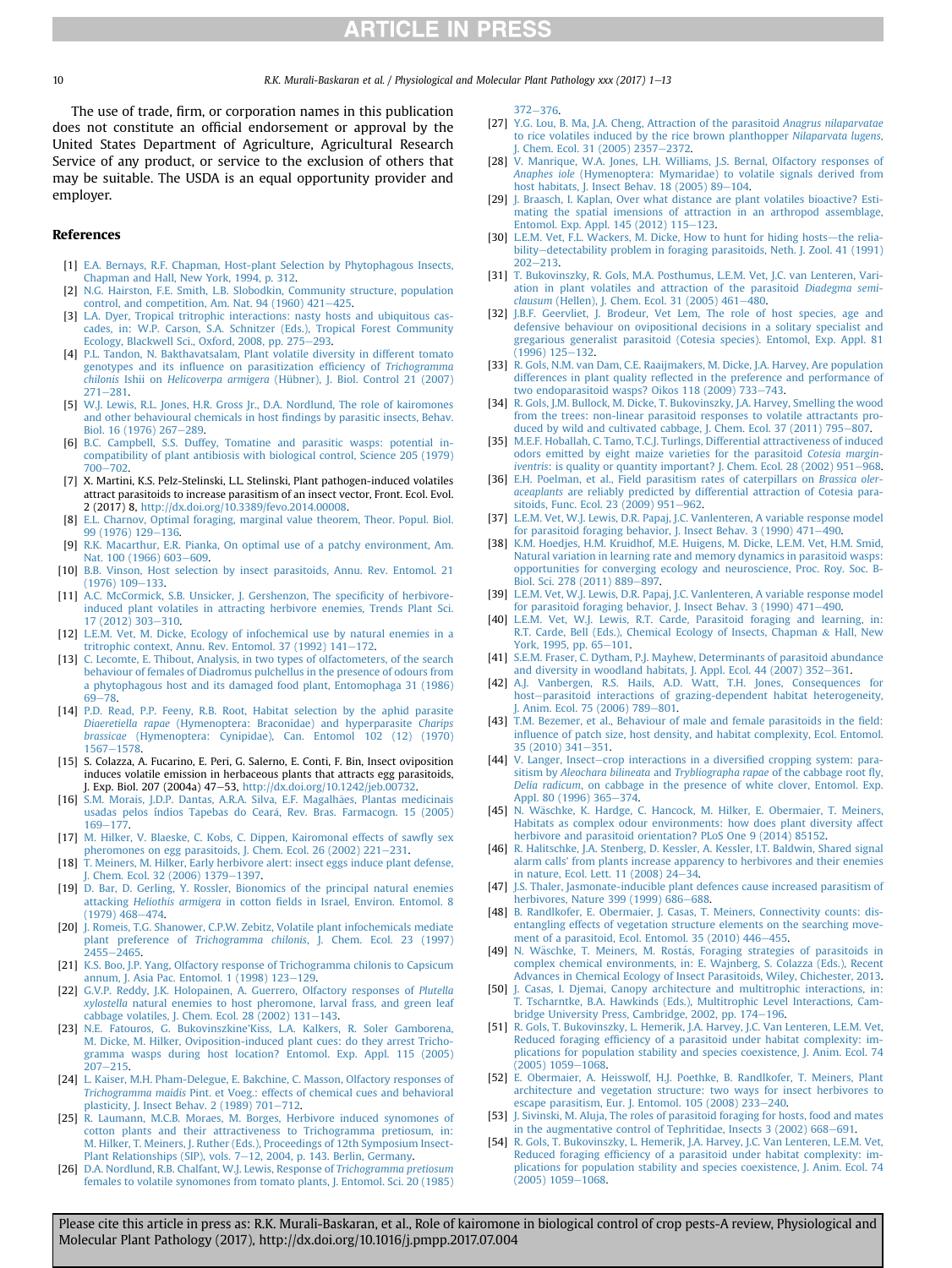R.K. Murali-Baskaran et al. / Physiological and Molecular Plant Pathology xxx (2017) 1–13 11

- <span id="page-10-0"></span>[55] [I. Perfecto, L.E.M. Vet, Effect of a non host plant on the location behavior of](http://refhub.elsevier.com/S0885-5765(17)30149-2/sref55) [two parasitoids: the tritrophic system of Cotesiaspp. \(Hymenoptera: Braco](http://refhub.elsevier.com/S0885-5765(17)30149-2/sref55)nidae), Pieris rapae [\(Lepidoptera: Pieridae\), and](http://refhub.elsevier.com/S0885-5765(17)30149-2/sref55) Brassica oleraceae, Env. Entomol. 32 (2003)  $163 - 174$  $163 - 174$ .
- [56] [T. Bukovinszky, R. Gols, L. Hemerik, J.C. Van Lenteren, L.E.M. Vet, Time](http://refhub.elsevier.com/S0885-5765(17)30149-2/sref56) [allocation of a parasitoid foraging in heterogeneous vegetation: implications](http://refhub.elsevier.com/S0885-5765(17)30149-2/sref56) [for host](http://refhub.elsevier.com/S0885-5765(17)30149-2/sref56)-[parasitoid interactions, J. Anim. Ecol. 76 \(2007\) 845](http://refhub.elsevier.com/S0885-5765(17)30149-2/sref56)-[853](http://refhub.elsevier.com/S0885-5765(17)30149-2/sref56).
- [57] [J.H.R. Gross, W.J. Lewis, M. Beevers, D.A. Nordlund,](http://refhub.elsevier.com/S0885-5765(17)30149-2/sref57) Trichogramma pretiosum [\(Hymenoptera: Trichogrammatidae\): effects of augmented densities and](http://refhub.elsevier.com/S0885-5765(17)30149-2/sref57) distributions of Heliothis zea [\(Lepidoptera: Noctuidae\) host eggs and kair](http://refhub.elsevier.com/S0885-5765(17)30149-2/sref57)omones on fi[eld performance, Environ. Entomol. 13 \(1984\) 981](http://refhub.elsevier.com/S0885-5765(17)30149-2/sref57)-[985.](http://refhub.elsevier.com/S0885-5765(17)30149-2/sref57)
- [58] [J.H. Tumlinson, T.C.L. Turlings, W.J. Lewis, Semiochemically mediated](http://refhub.elsevier.com/S0885-5765(17)30149-2/sref58) foraging behaviour in benefi[cial parasitic insects, Arch. Insect Biochem.](http://refhub.elsevier.com/S0885-5765(17)30149-2/sref58) [Physiol. 22 \(1993\) 385](http://refhub.elsevier.com/S0885-5765(17)30149-2/sref58)-[391.](http://refhub.elsevier.com/S0885-5765(17)30149-2/sref58)
- [59] [T.C. Turlings, J.H. Tumlinson, Systemic release of chemical signals by](http://refhub.elsevier.com/S0885-5765(17)30149-2/sref59) [herbivore-injured corn, Proc. Natl. Acad. Sci. U. S. A. 89 \(1992\) 8399](http://refhub.elsevier.com/S0885-5765(17)30149-2/sref59)-[8402.](http://refhub.elsevier.com/S0885-5765(17)30149-2/sref59)
- [60] [A.R. War, H.C. Sharma, M.G. Paulraj, M.Y. War, S. Ignacimuthu, Herbivore](http://refhub.elsevier.com/S0885-5765(17)30149-2/sref60) [induced plant volatiles-their role in plant defense for pest management, Pl.](http://refhub.elsevier.com/S0885-5765(17)30149-2/sref60) [Sig. Behav. 6 \(12\) \(2011\) 1973](http://refhub.elsevier.com/S0885-5765(17)30149-2/sref60)-[1978](http://refhub.elsevier.com/S0885-5765(17)30149-2/sref60).
- [61] [S. Senthil-Nathan, A review of biopesticides and their mode of action against](http://refhub.elsevier.com/S0885-5765(17)30149-2/sref61) [insect pests, in: Environmental Sustainability, Springer, India, 2015,](http://refhub.elsevier.com/S0885-5765(17)30149-2/sref61) [pp. 49](http://refhub.elsevier.com/S0885-5765(17)30149-2/sref61)-[63](http://refhub.elsevier.com/S0885-5765(17)30149-2/sref61).
- [62] [R. Yambhatanal, M. Hedge, R.K. Patil, R.A. Balikai, Evaluation of IPM modules](http://refhub.elsevier.com/S0885-5765(17)30149-2/sref62) [for management of defoliators in groundnut, Ann. Pl. Prot. Sci. 19 \(2011\)](http://refhub.elsevier.com/S0885-5765(17)30149-2/sref62) [321](http://refhub.elsevier.com/S0885-5765(17)30149-2/sref62)-[323](http://refhub.elsevier.com/S0885-5765(17)30149-2/sref62)
- [63] P.U. Rani, S. Kurra, Specifi[city of systemically released rice stem volatiles on](http://refhub.elsevier.com/S0885-5765(17)30149-2/sref63) egg parasitoid, Trichogramma japonicum [Ashmead behavior, J. Appl. Entomol.](http://refhub.elsevier.com/S0885-5765(17)30149-2/sref63)<br>[136 \(2012\) 749](http://refhub.elsevier.com/S0885-5765(17)30149-2/sref63)–[760.](http://refhub.elsevier.com/S0885-5765(17)30149-2/sref63)
- [64] D. Bhagat, N. Bakthavatsalam, Influence of rice cultivars on the parasitization efficiency of Trichogramma chilonis Ishii and Trichogramma japonicum Ashmead, J. Biol. Control 26 (2012), [http://dx.doi.org/10.18641/jbc/26/4/46777.](http://dx.doi.org/10.18641/jbc/26/4/46777)
- [65] [R.W. Pemberton, J.H. Lee, The in](http://refhub.elsevier.com/S0885-5765(17)30149-2/sref65)fluence of extrafloral nectarines on para[sitism of an insect herbivore, Am. J. Bot. 83 \(1996\) 1187](http://refhub.elsevier.com/S0885-5765(17)30149-2/sref65)-[1194.](http://refhub.elsevier.com/S0885-5765(17)30149-2/sref65)
- [66] [G.W. Elzen, H.J. Williams, S.B. Vinson, Response by the parasitoid](http://refhub.elsevier.com/S0885-5765(17)30149-2/sref66) Campoletis sonorensis [\(Hymenoptera: lchneumonidae\) to chemicals \(Synomones\) in](http://refhub.elsevier.com/S0885-5765(17)30149-2/sref66) [plants: implications for host habitat location, Environ. Entomol. 12 \(1983\)](http://refhub.elsevier.com/S0885-5765(17)30149-2/sref66) [1873](http://refhub.elsevier.com/S0885-5765(17)30149-2/sref66)-[1877.](http://refhub.elsevier.com/S0885-5765(17)30149-2/sref66)
- [67] [T. Ananthakrishnan, Behavioural dynamics in the biological control of in](http://refhub.elsevier.com/S0885-5765(17)30149-2/sref67)[sects: role of infochemicals, Curr. Sci. 71 \(1999\) 33](http://refhub.elsevier.com/S0885-5765(17)30149-2/sref67)-[37.](http://refhub.elsevier.com/S0885-5765(17)30149-2/sref67)
- [68] [A. Sen, R. Raina, M. Joseph, V.B. Tungikar, Response of](http://refhub.elsevier.com/S0885-5765(17)30149-2/sref68) Trichogramma chilonis [to infochemicals: an SEM and electrophysiological investigation, Bio. Cont.](http://refhub.elsevier.com/S0885-5765(17)30149-2/sref68) [50 \(2005\) 429](http://refhub.elsevier.com/S0885-5765(17)30149-2/sref68)-[447](http://refhub.elsevier.com/S0885-5765(17)30149-2/sref68).
- [69] [W.L. Brown Jr., T. Eisner, R.H. Whittaker, Allomones and kairomones:](http://refhub.elsevier.com/S0885-5765(17)30149-2/sref69) transpecifi[c chemical messengers, Bio Sci. 20 \(1970\) 21](http://refhub.elsevier.com/S0885-5765(17)30149-2/sref69)-[22](http://refhub.elsevier.com/S0885-5765(17)30149-2/sref69).
- [70] [W.J. Lewis, R.L. Jones, D.A. Nordlund, A.N. Sparks, Kairomones and their use](http://refhub.elsevier.com/S0885-5765(17)30149-2/sref70) [for management of entomophagous insects. I. Evaluation for increasing rates](http://refhub.elsevier.com/S0885-5765(17)30149-2/sref70) of parasitization by Trichogramma spp. in the fi[eld, J. Chem. Ecol. 1 \(1975a\)](http://refhub.elsevier.com/S0885-5765(17)30149-2/sref70)  $343 - 347$  $343 - 347$  $343 - 347$
- [71] [R.H. Whittaker, P.O. Feeny, Allelochemics: chemical interaction between](http://refhub.elsevier.com/S0885-5765(17)30149-2/sref71) [species, Science 171 \(1971\) 757](http://refhub.elsevier.com/S0885-5765(17)30149-2/sref71)–[770, 1971.](http://refhub.elsevier.com/S0885-5765(17)30149-2/sref71)
- [72] [W.J. Lewis, R.L. Jones, D.A. Nordlund, H.R. Gross, Kairomones and their use for](http://refhub.elsevier.com/S0885-5765(17)30149-2/sref72) [management of entomophagous insects. II. Mechanism causing increase in](http://refhub.elsevier.com/S0885-5765(17)30149-2/sref72) rate of parasitization by Trichogramma [spp, J. Chem. Ecol. 1 \(1975b\)](http://refhub.elsevier.com/S0885-5765(17)30149-2/sref72) [349](http://refhub.elsevier.com/S0885-5765(17)30149-2/sref72)-[360](http://refhub.elsevier.com/S0885-5765(17)30149-2/sref72).
- [73] [N. Bakthavatsalam, S.P. Singh, P.L. Tandon, M. Chaudhary, S. Preethi,](http://refhub.elsevier.com/S0885-5765(17)30149-2/sref73) [Behavioural responses of key parasitoids of](http://refhub.elsevier.com/S0885-5765(17)30149-2/sref73) Opisina arenosella Walker [\(Lepidoptera: Noctuidae\) to the kairomones, J. Biol. Control 13 \(1999\) 7](http://refhub.elsevier.com/S0885-5765(17)30149-2/sref73)-[14](http://refhub.elsevier.com/S0885-5765(17)30149-2/sref73).
- [74] [M. Hilker, V. Bl](http://refhub.elsevier.com/S0885-5765(17)30149-2/sref74)ä[ske, C. Kobs, C. Dippel, Kairomonal effects of saw](http://refhub.elsevier.com/S0885-5765(17)30149-2/sref74)fly sex [pheromones on egg parasitoids, J. Chem. Ecol. 26 \(2000\) 2591](http://refhub.elsevier.com/S0885-5765(17)30149-2/sref74)-[2601.](http://refhub.elsevier.com/S0885-5765(17)30149-2/sref74)
- [75] M. Hilker, T. Meiners, Early herbivore alert: insect eggs induce plant defense, J. Chem. Ecol. 32 (2006) 1379-1397, [http://dx.doi.org/10.1007/s10886-006-](http://dx.doi.org/10.1007/s10886-006-9057-4) [9057-4](http://dx.doi.org/10.1007/s10886-006-9057-4).
- [76] [W.J. Lewis, R.L. Jones, A.N. Sparks, A host seeking stimulant for the egg](http://refhub.elsevier.com/S0885-5765(17)30149-2/sref76) parasite, Trichogramma evanescens[: its source and a demonstration of its](http://refhub.elsevier.com/S0885-5765(17)30149-2/sref76) laboratory and fi[eld activity, Ann. Entomol. Soc. 65 \(1972\) 1087](http://refhub.elsevier.com/S0885-5765(17)30149-2/sref76)-[1089.](http://refhub.elsevier.com/S0885-5765(17)30149-2/sref76)
- [77] [W.J. Lewis, A. Donald, D.A. Nordlund, R.C. Gueldner, P.E.A. Teal,](http://refhub.elsevier.com/S0885-5765(17)30149-2/sref77) [P.H. Tumlinson, Kairomones and their use for management of entomopha](http://refhub.elsevier.com/S0885-5765(17)30149-2/sref77)[gous insects XIII. Kairomonal activity for](http://refhub.elsevier.com/S0885-5765(17)30149-2/sref77) Trichogramma spp. of abdominal [tips, excretion, and a synthetic sex pheromone blend of](http://refhub.elsevier.com/S0885-5765(17)30149-2/sref77) Heliothis zea (Bod[die\) moths, J. Chem. Ecol. 8 \(1982\) 1323](http://refhub.elsevier.com/S0885-5765(17)30149-2/sref77)-[1331.](http://refhub.elsevier.com/S0885-5765(17)30149-2/sref77)
- [78] [C. Frenoy, C. Durier, N. Hawlitzky, Effect of kairomones from egg and female](http://refhub.elsevier.com/S0885-5765(17)30149-2/sref78) adult stages of Ostrinia nubilalis [\(Hübner\) \(Lepidoptera: Pyralidae\) on](http://refhub.elsevier.com/S0885-5765(17)30149-2/sref78) Trichogramma brassicae [Bezdenko \(Hymenoptera: Trichogrammatidae\) fe](http://refhub.elsevier.com/S0885-5765(17)30149-2/sref78)[male kinesis, J. Chem. Ecol. 18 \(1992\) 761](http://refhub.elsevier.com/S0885-5765(17)30149-2/sref78)-[773.](http://refhub.elsevier.com/S0885-5765(17)30149-2/sref78)
- [79] [S. Senthil-Nathan, Physiological and biochemical effect of neem and other](http://refhub.elsevier.com/S0885-5765(17)30149-2/sref79) [Meliaceae plants secondary metabolites against Lepidopteran insects, Front.](http://refhub.elsevier.com/S0885-5765(17)30149-2/sref79) [Physiol. 4 \(2013\).](http://refhub.elsevier.com/S0885-5765(17)30149-2/sref79)
- [80] [P. Parthiban, C. Chinniah, K. Balakrishnan, M. Muthamilan, Kairomonal effect](http://refhub.elsevier.com/S0885-5765(17)30149-2/sref80) of Corcyra cephalonica Stainton on [Trichogramma chilonis](http://refhub.elsevier.com/S0885-5765(17)30149-2/sref80) Ishii and Chrys-operla zastrowi sillemi [\(Esben-Peterson\), Curr. Biot. 9 \(2\) \(2015a\) 119](http://refhub.elsevier.com/S0885-5765(17)30149-2/sref80)-[128](http://refhub.elsevier.com/S0885-5765(17)30149-2/sref80).
- [81] [P. Parthiban, C. Chinniah, M. Kalyanasundaram, Kairomonal effect of](http://refhub.elsevier.com/S0885-5765(17)30149-2/sref81) Corcyra cephalonica Stainton and their infl[uence on the parasitic and predation po](http://refhub.elsevier.com/S0885-5765(17)30149-2/sref81)tential of Trichogramma chilonis Ishii and [Chrysoperla zastrowi sillemi](http://refhub.elsevier.com/S0885-5765(17)30149-2/sref81) (Esben-Peterson) against eggs of Spodoptera litura [\(Fab.\), Bioscan 10 \(4\) \(2015b\)](http://refhub.elsevier.com/S0885-5765(17)30149-2/sref81) [1671](http://refhub.elsevier.com/S0885-5765(17)30149-2/sref81)-[1674.](http://refhub.elsevier.com/S0885-5765(17)30149-2/sref81)
- [82] [S. Singh, A.V.N. Paul, P. Dureja, A.K. Singh, Kairomones of two host insects](http://refhub.elsevier.com/S0885-5765(17)30149-2/sref82) [and their impact on the egg parasitoids,](http://refhub.elsevier.com/S0885-5765(17)30149-2/sref82) Trichogramma brasiliensis (Ashmead) and T. exiguum [Pinto, Platner and Oatman, Indian J. Entomol. 64 \(2002\)](http://refhub.elsevier.com/S0885-5765(17)30149-2/sref82)  $96 - 106.$  $96 - 106.$  $96 - 106.$  $96 - 106.$
- [83] [K.T. Kumar, P.S. Shanmugam, U.S. Satpute, Kairomonic effect of host moths](http://refhub.elsevier.com/S0885-5765(17)30149-2/sref83) on parasitisation of Trichogramma chilonis [Ishii, J. App. Zoo. Res. 16 \(2005\)](http://refhub.elsevier.com/S0885-5765(17)30149-2/sref83)  $11 - 12$  $11 - 12$  $11 - 12$ .
- [84] [M. Srivastava, A.V.N. Paul, P. Dureja, A.K. Singh, Response of the egg para](http://refhub.elsevier.com/S0885-5765(17)30149-2/sref84)sitoid Trichogramma chilonis [Ishii \(Hymenoptera: Trichogrammatidae\) to](http://refhub.elsevier.com/S0885-5765(17)30149-2/sref84) [kairomones from three host insects, J. Biol. Control 22 \(2008\) 333](http://refhub.elsevier.com/S0885-5765(17)30149-2/sref84)-[340](http://refhub.elsevier.com/S0885-5765(17)30149-2/sref84).
- [85] [R. Maruthadurai, R.D. Gautam Archna, Behavioural response of](http://refhub.elsevier.com/S0885-5765(17)30149-2/sref85) Trichogramma chilonis [Ishii \(Hymenoptera: Trichogrammatidae\) to kairomones,](http://refhub.elsevier.com/S0885-5765(17)30149-2/sref85) [Indian J. Entomol. 73 \(2011\) 247](http://refhub.elsevier.com/S0885-5765(17)30149-2/sref85)-[252.](http://refhub.elsevier.com/S0885-5765(17)30149-2/sref85)
- [86] [P. Parthiban, C. Chinniah, M. Kalyanasundaram, R.K. Murali Baskaran,](http://refhub.elsevier.com/S0885-5765(17)30149-2/sref86) C. Swaminathan, P. Kannan, Infl[uence of inter-cropping system to minimize](http://refhub.elsevier.com/S0885-5765(17)30149-2/sref86) [the defoliators incidence in Groundnut \(](http://refhub.elsevier.com/S0885-5765(17)30149-2/sref86)Arachis hypogaea Linnaeus), Ann. Pl. [Prot.Sci.24 \(2016b\) 78](http://refhub.elsevier.com/S0885-5765(17)30149-2/sref86)-[82](http://refhub.elsevier.com/S0885-5765(17)30149-2/sref86).
- [87] [B. Yadav, A.V.N. Paul, P. Dureja, R.K. Gautam, in: O. Koul, G.S. Dhaliwal,](http://refhub.elsevier.com/S0885-5765(17)30149-2/sref87) [S.S. Mawaha, J.K. Arora \(Eds.\), Synomonal Effect of Some Varieties of Soybean](http://refhub.elsevier.com/S0885-5765(17)30149-2/sref87) on the Egg Parasitoid Trichogramma exiguum [Pinto, Platner and Oatman,](http://refhub.elsevier.com/S0885-5765(17)30149-2/sref87) [Biopesticides and Pest Management, vol. 2, Campus Books International,](http://refhub.elsevier.com/S0885-5765(17)30149-2/sref87) [New Delhi, 2002, pp. 260](http://refhub.elsevier.com/S0885-5765(17)30149-2/sref87)-[270](http://refhub.elsevier.com/S0885-5765(17)30149-2/sref87).
- [88] [A.V.N. Paul, M. Srivastava, P. Dureja, A.K. Singh, Semiochemicals produced by](http://refhub.elsevier.com/S0885-5765(17)30149-2/sref88) [tomato varieties and their role in parasitism of](http://refhub.elsevier.com/S0885-5765(17)30149-2/sref88) Corcyra cephalonica (Lepi[doptera: Pyralidae\) by the egg parasitoid](http://refhub.elsevier.com/S0885-5765(17)30149-2/sref88) Trichogramma chilonis (Hyme[noptera: Trichogrammatidae\), Int. J. Trop. Insect Sci. 28 \(2008\) 108](http://refhub.elsevier.com/S0885-5765(17)30149-2/sref88)-[116.](http://refhub.elsevier.com/S0885-5765(17)30149-2/sref88)
- [89] [T.N. Ananthakrishnan, R. Senrayan, S. Murugesan, R.S. Annadurai, Kair](http://refhub.elsevier.com/S0885-5765(17)30149-2/sref89)omones of Heliothis armigera and [Corcyra cephalonica](http://refhub.elsevier.com/S0885-5765(17)30149-2/sref89) and their influence on the parasitic potential of Trichogramma chilonis [\(Trichogrammatidae: Hy](http://refhub.elsevier.com/S0885-5765(17)30149-2/sref89)[menoptera\), J. Biosci. 16 \(1991\) 111](http://refhub.elsevier.com/S0885-5765(17)30149-2/sref89)-[119](http://refhub.elsevier.com/S0885-5765(17)30149-2/sref89).
- [90] [C. Padmavathi, A.V.N. Paul, Saturated hydrocarbons as kairomonal source for](http://refhub.elsevier.com/S0885-5765(17)30149-2/sref90) the egg parasitoid, Trichogramma chilonis [Ishii \(Hymenoptera: Trichog](http://refhub.elsevier.com/S0885-5765(17)30149-2/sref90)[rammatidae\), J. Appl. Entomol. 122 \(1998\) 29](http://refhub.elsevier.com/S0885-5765(17)30149-2/sref90)-[32](http://refhub.elsevier.com/S0885-5765(17)30149-2/sref90).
- [91] [R.S. Kumar, T. Sivakumar, R.S. Sunderam, M. Gupta, U.K. Mazumdar,](http://refhub.elsevier.com/S0885-5765(17)30149-2/sref91) [P. Gomathi, Y. Rajeshwar, S. Saravanan, M.S. Kumar, K. Murugesh,](http://refhub.elsevier.com/S0885-5765(17)30149-2/sref91) [K.A. Kumar, Antioxidant and antimicrobial activities of](http://refhub.elsevier.com/S0885-5765(17)30149-2/sref91) Bauhinia racemosa L. [stem bark, Braz. J. Med. Biol. Res. 38 \(2005\) 10015](http://refhub.elsevier.com/S0885-5765(17)30149-2/sref91)-[11024](http://refhub.elsevier.com/S0885-5765(17)30149-2/sref91).
- [92] [N.E. Fatouros, M. Dicke, R. Mumm, T. Meiners, M. Hilker, Foraging behavior of](http://refhub.elsevier.com/S0885-5765(17)30149-2/sref92) [egg parasitoids exploiting chemical information, Behav. Ecol. 19 \(2008\)](http://refhub.elsevier.com/S0885-5765(17)30149-2/sref92) [677](http://refhub.elsevier.com/S0885-5765(17)30149-2/sref92)-[689](http://refhub.elsevier.com/S0885-5765(17)30149-2/sref92).
- [93] M. Wölfl[ing, M. Rost](http://refhub.elsevier.com/S0885-5765(17)30149-2/sref93)ás, Parasitoids use chemical footprints to track down [caterpillars, Comm. Integ. Biol. 2 \(4\) \(2009\) 353](http://refhub.elsevier.com/S0885-5765(17)30149-2/sref93)-[355.](http://refhub.elsevier.com/S0885-5765(17)30149-2/sref93)
- [94] [C. Padmavathi, A.V.N. Paul, Kairomones by three host insects and their](http://refhub.elsevier.com/S0885-5765(17)30149-2/sref94) [impact on the egg parasitoid,](http://refhub.elsevier.com/S0885-5765(17)30149-2/sref94) Trichogramma chilonis, Indian J. ent. 59 (1997)  $85 - 92$  $85 - 92$  $85 - 92$
- [95] [S. Mathur, S. Zayeem, S. Kanameni, M. Tibrewal, N. Wadhwa, P. Arora,](http://refhub.elsevier.com/S0885-5765(17)30149-2/sref95) [A. Kumar, Effect of various concentrations of octacosane, pentacosane and](http://refhub.elsevier.com/S0885-5765(17)30149-2/sref95) [tricosane on foraging behaviour of Trichogrammatids, Int. J. Sci. Res. Pub 2](http://refhub.elsevier.com/S0885-5765(17)30149-2/sref95)  $(2012)$  1-[5](http://refhub.elsevier.com/S0885-5765(17)30149-2/sref95)
- [96] [L. Yonggen, H. Xiaoyan, T.C.J. Turlings, J. Cheng, X. Che, Differences in induced](http://refhub.elsevier.com/S0885-5765(17)30149-2/sref96) [volatile emissions among rice varieties result in differential attraction and](http://refhub.elsevier.com/S0885-5765(17)30149-2/sref96) parasitism of Nilaparvata lugens [eggs by the parasitoid](http://refhub.elsevier.com/S0885-5765(17)30149-2/sref96) Anagrus nilaparvatae in the fi[eld, J. Chem. Ecol 32 \(2006\) 2375](http://refhub.elsevier.com/S0885-5765(17)30149-2/sref96)-[2387.](http://refhub.elsevier.com/S0885-5765(17)30149-2/sref96)
- [97] [P.U. Rani, Y. Jyothsna, M. Lakshminarayana, Host and non-host plant volatiles](http://refhub.elsevier.com/S0885-5765(17)30149-2/sref97) [on oviposition and orientation behaviour of](http://refhub.elsevier.com/S0885-5765(17)30149-2/sref97) Trichogramma chilonis Ishii, [J. Biopest 1 \(2008\) 17](http://refhub.elsevier.com/S0885-5765(17)30149-2/sref97)-[22.](http://refhub.elsevier.com/S0885-5765(17)30149-2/sref97)
- [98] [A.V.N. Paul, S. Singh, A.K. Singh, Kairomonal effect of some saturated hy](http://refhub.elsevier.com/S0885-5765(17)30149-2/sref98)[drocarbons on the egg parasitoids,](http://refhub.elsevier.com/S0885-5765(17)30149-2/sref98) Trichogramma brasiliensis (Ashmead) and Trichogramma exiguum [Pinto, Planter and Oatman \(Hymenoptera: Trichog](http://refhub.elsevier.com/S0885-5765(17)30149-2/sref98)[rammatidae\), J. Appl. Ent 126 \(2002\) 409](http://refhub.elsevier.com/S0885-5765(17)30149-2/sref98)-[416.](http://refhub.elsevier.com/S0885-5765(17)30149-2/sref98)
- [99] [S. Afsheen, X. Wang, R. Li, C.S. Zhu, Y.G. Lou, Differential attraction of para](http://refhub.elsevier.com/S0885-5765(17)30149-2/sref99)sitoids in relation to specifi[city of kairomones from herbivores and their by](http://refhub.elsevier.com/S0885-5765(17)30149-2/sref99)[products, Insect Sci. 15 \(2008\) 381](http://refhub.elsevier.com/S0885-5765(17)30149-2/sref99)-[397.](http://refhub.elsevier.com/S0885-5765(17)30149-2/sref99)
- [100] [M. Heil, R. Karban, Explaining evolution of plant communication by airborne](http://refhub.elsevier.com/S0885-5765(17)30149-2/sref100) signals, Trends Ecol. Evol.  $25(2010)$  137-[144.](http://refhub.elsevier.com/S0885-5765(17)30149-2/sref100)
- [101] [J.D. Hare, Ecological role of volatiles produced by plants in response to](http://refhub.elsevier.com/S0885-5765(17)30149-2/sref101) damage by herbivorous insects, Annu. Rev. Entomol. 56 (2011)  $161-180$  $161-180$ .
- [102] [J. Sivinski, M. Aluja, The roles of parasitoid foraging for hosts, food and mates](http://refhub.elsevier.com/S0885-5765(17)30149-2/sref102) in the augmentative control of Tephritidae, Insects  $3(2002)$  668-[691](http://refhub.elsevier.com/S0885-5765(17)30149-2/sref102).
- [103] [C. Thies, I. Steffan-Dewenter, T. Tscharntke, Effects of landscape context on](http://refhub.elsevier.com/S0885-5765(17)30149-2/sref103) [herbivory and parasitism at different spatial scales, Oikos 101 \(2003\) 18](http://refhub.elsevier.com/S0885-5765(17)30149-2/sref103)-[25](http://refhub.elsevier.com/S0885-5765(17)30149-2/sref103).
- [104] [F.J.J.A. Bianchi, C.J.H. Booij, T. Tscharntke, Sustainable pest regulation in](http://refhub.elsevier.com/S0885-5765(17)30149-2/sref104) [agricultural landscapes: a review on landscape composition, biodiversity and](http://refhub.elsevier.com/S0885-5765(17)30149-2/sref104) [natural pest control, Proc. R. Soc. B. ISSN: 0962-8452 273 \(2006\) 1715](http://refhub.elsevier.com/S0885-5765(17)30149-2/sref104)-[1727](http://refhub.elsevier.com/S0885-5765(17)30149-2/sref104).
- [105] [M.M. Gardiner, D.L. Landis, C. Gratton, C.D. DiFonzo, M. O'Neal, J.M. Chacon,](http://refhub.elsevier.com/S0885-5765(17)30149-2/sref105) [M.T. Wayo, N.P. Schmidt, E.F. Mueller, G.E. Heimpel, Landscape diversity](http://refhub.elsevier.com/S0885-5765(17)30149-2/sref105) [enhances biological control of an introduced crop pest in the North-Central](http://refhub.elsevier.com/S0885-5765(17)30149-2/sref105) [USA, Ecol. Appl. 19 \(2009\) 143](http://refhub.elsevier.com/S0885-5765(17)30149-2/sref105)-[154.](http://refhub.elsevier.com/S0885-5765(17)30149-2/sref105)
- [106] [R.F. Norris, M. Kogan, Ecology of interactions between weeds and arthro](http://refhub.elsevier.com/S0885-5765(17)30149-2/sref106)[pods, Annu. Rev. Entomol. 50 \(2005\) 479](http://refhub.elsevier.com/S0885-5765(17)30149-2/sref106)-[503.](http://refhub.elsevier.com/S0885-5765(17)30149-2/sref106)
- [107] [M.A. Altieri, C.I. Nicholls, Biodiversity and Pest Management in Agro](http://refhub.elsevier.com/S0885-5765(17)30149-2/sref107)[ecosystems, Haworth Press, New York, 2004](http://refhub.elsevier.com/S0885-5765(17)30149-2/sref107).
- [108] [S. Beizhou, Z. Jie, H. Jinghui, W. Hongying, K. Yun, Y. Yuncong, Temporal](http://refhub.elsevier.com/S0885-5765(17)30149-2/sref108) [dynamics of the arthropod community in pear orchards intercropped with](http://refhub.elsevier.com/S0885-5765(17)30149-2/sref108) [integrated pest management and pest control](http://refhub.elsevier.com/S0885-5765(17)30149-2/sref108)  $-$  [current and future tactics](http://refhub.elsevier.com/S0885-5765(17)30149-2/sref108)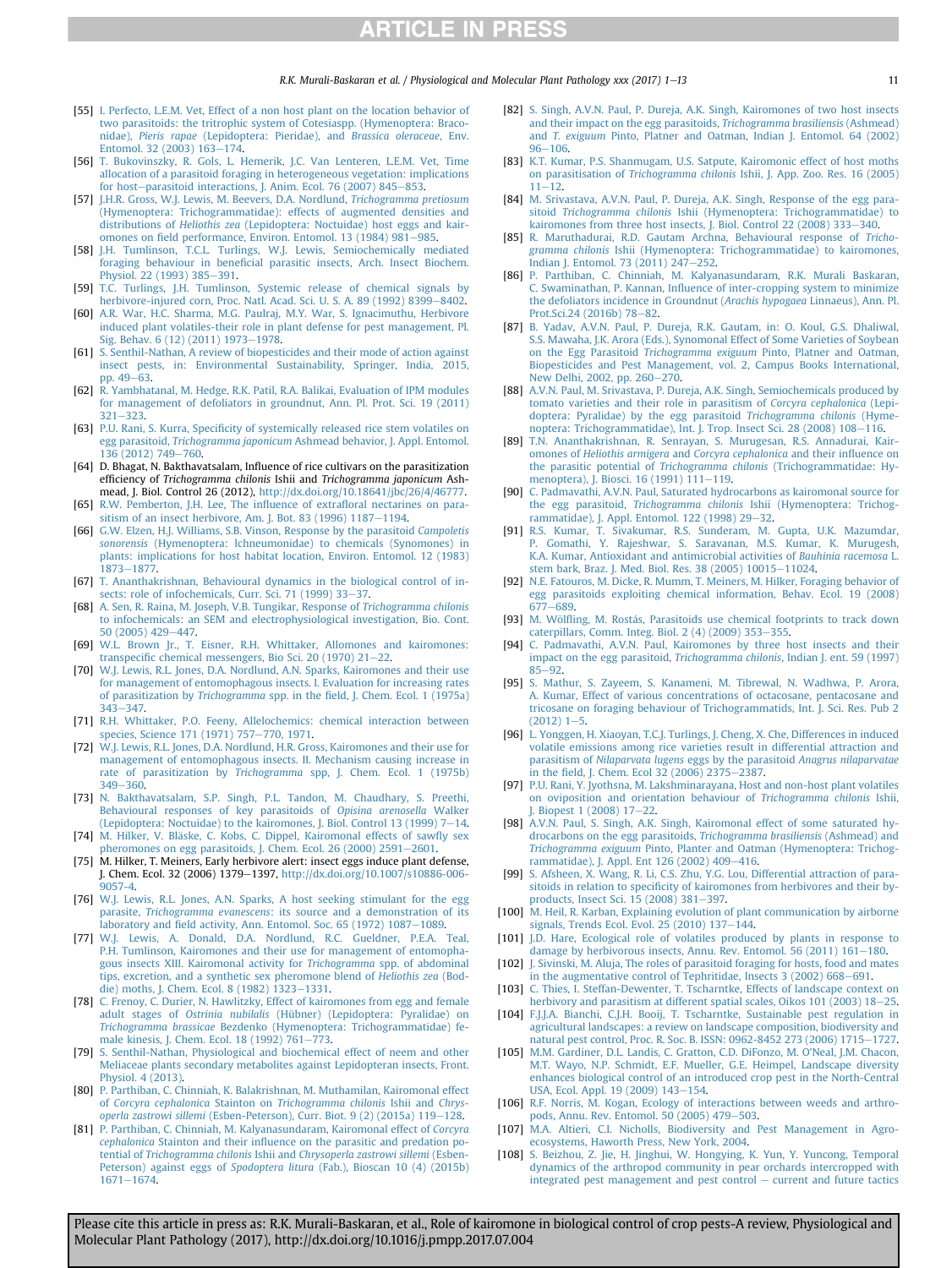<span id="page-11-0"></span>12 R.K. Murali-Baskaran et al. / Physiological and Molecular Plant Pathology xxx (2017) 1–13

[112 aromatic plants, Pest Manag. Sci. 67 \(2011\) 1107](http://refhub.elsevier.com/S0885-5765(17)30149-2/sref108)-[1114](http://refhub.elsevier.com/S0885-5765(17)30149-2/sref108).

- [109] [K.A.G. Wyckhuys, Y. Lu, H. Morales, L.L. Vazquez, J.C. Legaspi, P.A. Eliopoulos,](http://refhub.elsevier.com/S0885-5765(17)30149-2/sref109) [L.M. Hernandez, Current status and potential of conservation biological](http://refhub.elsevier.com/S0885-5765(17)30149-2/sref109) [control for agriculture in the developing world, Biol. Cont. 65 \(2013\)](http://refhub.elsevier.com/S0885-5765(17)30149-2/sref109)  $152 - 167.$  $152 - 167.$  $152 - 167.$
- [110] [H.F. Van Emden, G.F. Williams, Insect diversity and stability in agro-eco](http://refhub.elsevier.com/S0885-5765(17)30149-2/sref110)[systems, Ann. Rev. Ent 19 \(1974\) 455](http://refhub.elsevier.com/S0885-5765(17)30149-2/sref110)-[475.](http://refhub.elsevier.com/S0885-5765(17)30149-2/sref110)
- [111] [D. Prasad, B. Kumar, Effect of intercropping on the incidence of](http://refhub.elsevier.com/S0885-5765(17)30149-2/sref111) Heliothis armigera [\(Hub.\) and grain yield of chickpea, Indian J. Entomol. 64 \(2002\)](http://refhub.elsevier.com/S0885-5765(17)30149-2/sref111)  $405 - 410$  $405 - 410$ .
- [112] [M. Srinivasa Rao, D.K. Reddy, T.V.K. Singh, Impact of intercropping on](http://refhub.elsevier.com/S0885-5765(17)30149-2/sref112) Empoasca kerri [of pigeonpea in rainy and post rainy seasons, Indian J.](http://refhub.elsevier.com/S0885-5765(17)30149-2/sref112) Entomol.  $65$  (2003)  $506 - 512$  $506 - 512$ .
- [113] [P. Mahesh, R.D. Gautam, S. Gautam, R. Maruthadurai, Kairomones of](http://refhub.elsevier.com/S0885-5765(17)30149-2/sref113) Earias vitella (F.) and their infl[uence on the parasitic potential of](http://refhub.elsevier.com/S0885-5765(17)30149-2/sref113) Trichogramma spp. [\(Trichogrammatidae: Hymenoptera\), Indian J. Entomol. 74 \(2012\) 47](http://refhub.elsevier.com/S0885-5765(17)30149-2/sref113)–[53.](http://refhub.elsevier.com/S0885-5765(17)30149-2/sref113)
- [114] [Rajiv Goel, Monika Tiwari, Effect of intercropping on the incidence of](http://refhub.elsevier.com/S0885-5765(17)30149-2/sref114) Lipa $phis$  erysimi in mustard. Ann. Plant Prot. Sci.  $12$  (2004) 435-[436.](http://refhub.elsevier.com/S0885-5765(17)30149-2/sref114)
- [115] [K. Elanchezhyan, R.K. Murali Baskaran, D.S. Rajavel, Kairomone effect of](http://refhub.elsevier.com/S0885-5765(17)30149-2/sref115) [acetone extracts of intercrops on](http://refhub.elsevier.com/S0885-5765(17)30149-2/sref115) Chrysoperla carnea (Stephens) and Tricho-gramma chilonis [Ishii, J. Entomol. Res. 33 \(2009\) 51](http://refhub.elsevier.com/S0885-5765(17)30149-2/sref115)-[54.](http://refhub.elsevier.com/S0885-5765(17)30149-2/sref115)
- [116] [R. Pandey, R. Renu, Ram Ujagir, Effect of intercropping on](http://refhub.elsevier.com/S0885-5765(17)30149-2/sref116) Helicoverpa armigera [\(Hub.\) infesting chickpea, Ann. Plant Prot. Sci. 16 \(2008\) 320](http://refhub.elsevier.com/S0885-5765(17)30149-2/sref116)-[324](http://refhub.elsevier.com/S0885-5765(17)30149-2/sref116).
- [117] [Rashmi Yambhatanal, M. Hedge, R.K. Patil, R.A. Balikai, Evaluation of IPM](http://refhub.elsevier.com/S0885-5765(17)30149-2/sref117) [modules for management of defoliators in groundnut, Ann. Plant Prot. Sci. 19](http://refhub.elsevier.com/S0885-5765(17)30149-2/sref117)  $(2011)$  321-[323.](http://refhub.elsevier.com/S0885-5765(17)30149-2/sref117)
- [118] [S. Chakravorty, D.K. Yadav, Effect of intercrops on jassid \(](http://refhub.elsevier.com/S0885-5765(17)30149-2/sref118)*Empoasca kerri*)<br>[infesting green gram, Ann. Plant Prot. Sci. 21 \(2013\), 299](http://refhub.elsevier.com/S0885-5765(17)30149-2/sref118)–[232.](http://refhub.elsevier.com/S0885-5765(17)30149-2/sref118)
- [119] [N. Bakthavatsalam, S.P. Singh, P.L. Tandon, M. Chaudhary, S. Preethi, Elec](http://refhub.elsevier.com/S0885-5765(17)30149-2/sref119)[trophysiological responses of](http://refhub.elsevier.com/S0885-5765(17)30149-2/sref119) Chrysoperla carnea (Stephens) (Neuroptera: [Chrysopidae\) to some potential kairomonal substances, J. Entomol. Res. 24](http://refhub.elsevier.com/S0885-5765(17)30149-2/sref119)  $(2000)$  109-[114.](http://refhub.elsevier.com/S0885-5765(17)30149-2/sref119)
- [120] [T. Surulivelu, Scope of parasites on bollworm control, Entomon 14 \(1989\)](http://refhub.elsevier.com/S0885-5765(17)30149-2/sref120)  $101 - 106$  $101 - 106$
- [121] M. Srinivas Rao, Paper on "[Organic Farming in Rainfed Agriculture](http://refhub.elsevier.com/S0885-5765(17)30149-2/sref121)" held at [CRIDA, 2007, pp. 1](http://refhub.elsevier.com/S0885-5765(17)30149-2/sref121)-[21.](http://refhub.elsevier.com/S0885-5765(17)30149-2/sref121)
- [122] [L. Hanumantharaya, B.K. Goud, G.K. Ramegowda, Use of green lacewing,](http://refhub.elsevier.com/S0885-5765(17)30149-2/sref122) Chrysoperla carnea [\(Stephens\) and neem seed kernel extract for manage](http://refhub.elsevier.com/S0885-5765(17)30149-2/sref122)[ment of insect pests of cotton, Kar. J. Agric. Sci. 21 \(2008\) 41](http://refhub.elsevier.com/S0885-5765(17)30149-2/sref122)-[44.](http://refhub.elsevier.com/S0885-5765(17)30149-2/sref122)
- [123] [K.R. Kranthi, D.A. Russell, Changing Trends in Cotton Pest Management. In](http://refhub.elsevier.com/S0885-5765(17)30149-2/sref123)[tegrated Pest Management: Innovative Development Process, Springer Sci](http://refhub.elsevier.com/S0885-5765(17)30149-2/sref123)[ence Business Media, Berlin, 2009, pp. 499](http://refhub.elsevier.com/S0885-5765(17)30149-2/sref123)-[541.](http://refhub.elsevier.com/S0885-5765(17)30149-2/sref123)
- [124] [J. Tylianakis, M.R.K. Didham, S.D. Wratten, Improved](http://refhub.elsevier.com/S0885-5765(17)30149-2/sref124) fitness of aphid para-itoids receiving resource subsidies, Ecol 85 (2004) 658-[666.](http://refhub.elsevier.com/S0885-5765(17)30149-2/sref124)
- [125] [W.O. Symondson, C.K.D. Sunderland, M.H. Greenstone, Can generalist](http://refhub.elsevier.com/S0885-5765(17)30149-2/sref125) [predators be effective biocontrol agents, Annu. Rev. Entomol. 47 \(2002\)](http://refhub.elsevier.com/S0885-5765(17)30149-2/sref125) [561](http://refhub.elsevier.com/S0885-5765(17)30149-2/sref125)-[594.](http://refhub.elsevier.com/S0885-5765(17)30149-2/sref125)
- [126] [T.C. Verma, S. Swaminathan, B.L. Meena, Effect of intercrops on incidence of](http://refhub.elsevier.com/S0885-5765(17)30149-2/sref126) [Lipaphis erysimi on mustard crop, Ann. Pl. Prot. Sci. 18 \(2010\) 525](http://refhub.elsevier.com/S0885-5765(17)30149-2/sref126)–[526.](http://refhub.elsevier.com/S0885-5765(17)30149-2/sref126)
- [127] [P.B. Singh, A.V.N. Paul, Kairomonal effect of some saturated hydrocarbons](http://refhub.elsevier.com/S0885-5765(17)30149-2/sref127) [and other chemicals on the larvae of](http://refhub.elsevier.com/S0885-5765(17)30149-2/sref127) Chrysoperla carnea in a multi-armed  $olfactometer, Indian J. Entomol. 64 (2002) 518–523.$  $olfactometer, Indian J. Entomol. 64 (2002) 518–523.$  $olfactometer, Indian J. Entomol. 64 (2002) 518–523.$  $olfactometer, Indian J. Entomol. 64 (2002) 518–523.$
- [128] [H. Mahabaleshwar, K.A. Kulkarni, S. Lingappa, Impact of intercrops on con](http://refhub.elsevier.com/S0885-5765(17)30149-2/sref128)servation of Chrysoperla carnea [\(Stephens\) and other natural enemies in](http://refhub.elsevier.com/S0885-5765(17)30149-2/sref128) [cotton ecosystem, Indian J. Plant Protec 31 \(2003\) 98](http://refhub.elsevier.com/S0885-5765(17)30149-2/sref128)-[104](http://refhub.elsevier.com/S0885-5765(17)30149-2/sref128).
- [129] [K. Elanchezhyan, R.K. Murali Baskaran, D.S. Rajavel, Kairomone effect of](http://refhub.elsevier.com/S0885-5765(17)30149-2/sref129) [acetone extracts of intercrops on](http://refhub.elsevier.com/S0885-5765(17)30149-2/sref129) Chrysoperla carnea (Stephens) and Tricho-gramma chilonis [Ishii, J. Entomol. Res. 33 \(2009\) 51](http://refhub.elsevier.com/S0885-5765(17)30149-2/sref129)-[54.](http://refhub.elsevier.com/S0885-5765(17)30149-2/sref129)
- [130] [V.K. Seni, A. Dilawari, Response of Helicoverpa armigera females to](http://refhub.elsevier.com/S0885-5765(17)30149-2/sref130) flower [extracts of African marigold, cotton, okra and pumpkin, Ann. Plant Prot. Sci.](http://refhub.elsevier.com/S0885-5765(17)30149-2/sref130) [19 \(2011\) 451](http://refhub.elsevier.com/S0885-5765(17)30149-2/sref130)-[452.](http://refhub.elsevier.com/S0885-5765(17)30149-2/sref130)
- [131] [A. Zayeem, A. Kumar, Impact of synomones emanating from cole crops on](http://refhub.elsevier.com/S0885-5765(17)30149-2/sref131) foraging behavior of Trichogramma brasiliensis[, Ann. Pl. Protec. Sci. 20 \(2012\)](http://refhub.elsevier.com/S0885-5765(17)30149-2/sref131) [481](http://refhub.elsevier.com/S0885-5765(17)30149-2/sref131)-[483.](http://refhub.elsevier.com/S0885-5765(17)30149-2/sref131)
- [132] M.F. Andrés, A. Gonzá[lez-Coloma, J. Sanz, J. Burillo, P. Sainz, Nematicidal](http://refhub.elsevier.com/S0885-5765(17)30149-2/sref132) activity of essential oils: a review, Phytochem. Rev.  $11$  (4) (2012) 371-[390](http://refhub.elsevier.com/S0885-5765(17)30149-2/sref132).
- [133] Z.R. Khan, J.A. Pickett, The 'push-pull' [strategy for stemborer management: a](http://refhub.elsevier.com/S0885-5765(17)30149-2/sref133) [case study in exploiting biodiversity and chemical ecology, in: G.M. Gurr,](http://refhub.elsevier.com/S0885-5765(17)30149-2/sref133) [S.D. Wratten, M.A. Altieri \(Eds.\), Ecological Engineering for Pest Manage](http://refhub.elsevier.com/S0885-5765(17)30149-2/sref133)[ment: Advances in Habitat Manipulations for Arthropods, CSIRO and CABI](http://refhub.elsevier.com/S0885-5765(17)30149-2/sref133) [Publishing, UK, 2004, pp. 155](http://refhub.elsevier.com/S0885-5765(17)30149-2/sref133)-[164](http://refhub.elsevier.com/S0885-5765(17)30149-2/sref133).
- [134] [A.K. Fiedler, D.A. Landis, Attractiveness of Michigan native plants to](http://refhub.elsevier.com/S0885-5765(17)30149-2/sref134) [arthropod natural enemies and herbivores, Environ. Entomol. 36 \(2007\)](http://refhub.elsevier.com/S0885-5765(17)30149-2/sref134) [751](http://refhub.elsevier.com/S0885-5765(17)30149-2/sref134)-765
- [135] [J.K. Tuell, A.K. Fiedler, A.A. Landis, R. Isaacs, Visitation by wild and managed](http://refhub.elsevier.com/S0885-5765(17)30149-2/sref135) [bees \(Hymenoptera: Apoidea\) to Eastern U.S. native plants for use in con](http://refhub.elsevier.com/S0885-5765(17)30149-2/sref135)[servation programs, Environ. Entomol. 37 \(2008\) 707](http://refhub.elsevier.com/S0885-5765(17)30149-2/sref135)-[718](http://refhub.elsevier.com/S0885-5765(17)30149-2/sref135).
- [136] [B.N. Hogg, R.L. Bugg, K.M. Daane, Attractiveness of common insectary and](http://refhub.elsevier.com/S0885-5765(17)30149-2/sref136) harvestable floral resources to benefi[cial insects, Biol. Cont. 56 \(2011\) 76](http://refhub.elsevier.com/S0885-5765(17)30149-2/sref136)-[84](http://refhub.elsevier.com/S0885-5765(17)30149-2/sref136).
- [137] [S. Senthil-Nathan, M. Choi, C. Paik, H. Seo, K. Kalaivani, The toxicity and](http://refhub.elsevier.com/S0885-5765(17)30149-2/sref137) [physiological effect of goniothalamin, a styryl-pyrone, on the generalist](http://refhub.elsevier.com/S0885-5765(17)30149-2/sref137) herbivore, Spodoptera exigua [Hübner, Chemosphere 72 \(2008\) 1393](http://refhub.elsevier.com/S0885-5765(17)30149-2/sref137)-[1400](http://refhub.elsevier.com/S0885-5765(17)30149-2/sref137).
- [138] [A.Z. Abagli, T.B. Alavo, F. Avlessi, M. Moudachirou, Potential of the bush mint,](http://refhub.elsevier.com/S0885-5765(17)30149-2/sref138) Hyptis suaveolens [essential oil for personal protection against mosquito](http://refhub.elsevier.com/S0885-5765(17)30149-2/sref138) [biting, J. Am. Mosq. Control Assoc. 28 \(2012\) 9](http://refhub.elsevier.com/S0885-5765(17)30149-2/sref138)-[15](http://refhub.elsevier.com/S0885-5765(17)30149-2/sref138).
- [139] [T.J. Bruce, A. Cork, Electrophysiological and behavioral responses of female](http://refhub.elsevier.com/S0885-5765(17)30149-2/sref139) Helicoverpa armigera to compounds identified in fl[owers of African marigold,](http://refhub.elsevier.com/S0885-5765(17)30149-2/sref139) Tagetes erecta[, J. Chem. Ecol. 27 \(2001\) 1119](http://refhub.elsevier.com/S0885-5765(17)30149-2/sref139)-[1131.](http://refhub.elsevier.com/S0885-5765(17)30149-2/sref139)
- [140] [P.L. Tandon, N. Bakthavatsalam, Electro-physiological and olfactometric re](http://refhub.elsevier.com/S0885-5765(17)30149-2/sref140)sponses of Helicoverpa armigera [\(Hübner\) \(Lepidoptera: Noctuidae\) and](http://refhub.elsevier.com/S0885-5765(17)30149-2/sref140) Trichogramma chilonis [Ishii \(Hymenoptera: Trichogrammatidae\) to volatiles](http://refhub.elsevier.com/S0885-5765(17)30149-2/sref140) of trap crops -Tagetes erecta Linnaeus and So, J. Biol. Cont.  $19(2005)$  9-[15](http://refhub.elsevier.com/S0885-5765(17)30149-2/sref140).
- [141] [R.K. Murali Baskaran, S. Thangavelu, In](http://refhub.elsevier.com/S0885-5765(17)30149-2/sref141)fluence of intercrop on the incidence of leaf miner (Aproaerema modicella [Deventer\) in groundnut, J. Oilseed Res. 7](http://refhub.elsevier.com/S0885-5765(17)30149-2/sref141)  $(1990)$  142 $-146$ .
- [142] [V.R. Saminathan, R.K. Murali Baskaran, N.R. Mahadevan, Studies on the in](http://refhub.elsevier.com/S0885-5765(17)30149-2/sref142)fl[uence of intercropping on the conservation of](http://refhub.elsevier.com/S0885-5765(17)30149-2/sref142) Chrysoperla carnea (Ste[phens\) for management of insect pests of cotton, Abstract, in:](http://refhub.elsevier.com/S0885-5765(17)30149-2/sref142) [S. Ignacimuthu, A. Sen, S. Janarthanan \(Eds.\), Biotechnological Application for](http://refhub.elsevier.com/S0885-5765(17)30149-2/sref142) [Integrated Pest Management, Oxford](http://refhub.elsevier.com/S0885-5765(17)30149-2/sref142) & [IBH Publishing Co. Pvt. Ltd., New](http://refhub.elsevier.com/S0885-5765(17)30149-2/sref142) [Delhi, 2002, pp. 107](http://refhub.elsevier.com/S0885-5765(17)30149-2/sref142)-[110.](http://refhub.elsevier.com/S0885-5765(17)30149-2/sref142)
- [143] [A.N. Reddy, C.T. Kumar, A.S.B. Gowder, Effect of intercropping on population](http://refhub.elsevier.com/S0885-5765(17)30149-2/sref143) [dynamics of major pests of chilli \(](http://refhub.elsevier.com/S0885-5765(17)30149-2/sref143)Capsicum annum L.) under irrigated con[ditions, Indian J. Agric. Res. 40 \(2006\) 294](http://refhub.elsevier.com/S0885-5765(17)30149-2/sref143)-[297.](http://refhub.elsevier.com/S0885-5765(17)30149-2/sref143)
- [144] [A. Chamuene, C. Ecole, A. Sidumo, Effect of strip intercropping for manage](http://refhub.elsevier.com/S0885-5765(17)30149-2/sref144)[ment of the American bollworm,](http://refhub.elsevier.com/S0885-5765(17)30149-2/sref144) Helicoverpa armigera Hübner on cotton (Gossypium hirsutum [L.\) in Morrumbala district, Afr. Crop Sci. Conf. Proc. 8](http://refhub.elsevier.com/S0885-5765(17)30149-2/sref144)  $(2007)$  1049-[1052](http://refhub.elsevier.com/S0885-5765(17)30149-2/sref144).
- [145] [K. Elanchezhyan, R.K. Murali Baskaran, D.S. Rajavel, Kairomone effect of](http://refhub.elsevier.com/S0885-5765(17)30149-2/sref145) [acetone extracts of intercrops on](http://refhub.elsevier.com/S0885-5765(17)30149-2/sref145) Chrysoperla carnea (Stephens) and Trichogramma chilonis Ishii, J. Entomol. Res.  $33$  (2009) 51–[54.](http://refhub.elsevier.com/S0885-5765(17)30149-2/sref145)
- [146] [S. Yelshetty, J.B. Gopali, T. Raju, Y.D. Narayana, Validation of integrated pest](http://refhub.elsevier.com/S0885-5765(17)30149-2/sref146) [management modules for management of pod borer,](http://refhub.elsevier.com/S0885-5765(17)30149-2/sref146) Helicoverpa armigera, Hub. and Fusarium [wilt in pigeonpea based intercropping system, Fla.](http://refhub.elsevier.com/S0885-5765(17)30149-2/sref146) [Entomol. 98 \(1\) \(2009\) 305](http://refhub.elsevier.com/S0885-5765(17)30149-2/sref146)-[314.](http://refhub.elsevier.com/S0885-5765(17)30149-2/sref146)
- [147] [V.R. Swaminathan, N.R. Mahadevan, N. Muthu Krishnan, Crop diversity](http://refhub.elsevier.com/S0885-5765(17)30149-2/sref147) [approach to manage cotton leaf hopper,](http://refhub.elsevier.com/S0885-5765(17)30149-2/sref147) Amrasca devastans, Indian J. Ento[mol. 64 \(2002\) 351](http://refhub.elsevier.com/S0885-5765(17)30149-2/sref147)-[357](http://refhub.elsevier.com/S0885-5765(17)30149-2/sref147).
- [148] [R. Lin, H. Liang, R. Zhang, C. Tian, Y. Ma, Impact of alfalfa/cotton intercrop](http://refhub.elsevier.com/S0885-5765(17)30149-2/sref148)[ping and management on some aphid predators in China, J. Appl. Entomol.](http://refhub.elsevier.com/S0885-5765(17)30149-2/sref148) [127 \(1\) \(2003\) 33](http://refhub.elsevier.com/S0885-5765(17)30149-2/sref148)-[36.](http://refhub.elsevier.com/S0885-5765(17)30149-2/sref148)
- [149] [P. Nath, A.K. Singh, Effect of intercropping on population of Bihar hairy](http://refhub.elsevier.com/S0885-5765(17)30149-2/sref149) [caterpillar and damage of groundnut, Ann. Pl. Protec. Sci. 16 \(2004\)](http://refhub.elsevier.com/S0885-5765(17)30149-2/sref149)  $320 - 324$  $320 - 324$ .
- [150] [R.K. Murali Baskaran, Enhanced activity of](http://refhub.elsevier.com/S0885-5765(17)30149-2/sref150) Trichogramma chilonis and Chrysoperla carnea on eggs of Earias vitella and [Helicoverpa armigera](http://refhub.elsevier.com/S0885-5765(17)30149-2/sref150) through [kairomonic activity of acetone extracts of Okra, Madras Agric. J. 100 \(7\)](http://refhub.elsevier.com/S0885-5765(17)30149-2/sref150)  $(2013b) 734 - 736.$  $(2013b) 734 - 736.$  $(2013b) 734 - 736.$
- [151] [S. Senthil-Nathan, M.-Y. Choi, C.-H. Paik, H.-Y. Seo, Food consumption, uti](http://refhub.elsevier.com/S0885-5765(17)30149-2/sref151)lization, and detoxifi[cation enzyme activity of the rice leaffolder larvae after](http://refhub.elsevier.com/S0885-5765(17)30149-2/sref151) treatment with Dysoxylum [triterpenes, Pestic. Biochem. Phys. 88 \(2007\)](http://refhub.elsevier.com/S0885-5765(17)30149-2/sref151)  $260 - 267$  $260 - 267$ .
- [152] [S.S. Sandhu, R. Arora, Evaluation of oviposition ef](http://refhub.elsevier.com/S0885-5765(17)30149-2/sref152)ficiency on trap crops of [marigold and coriander for management of tomato fruit borer,](http://refhub.elsevier.com/S0885-5765(17)30149-2/sref152) Helicoverpa armiger [\(Hübner\) \(Noctuidae: Lepidoptera\) on potted plants, Indian J. Agric.](http://refhub.elsevier.com/S0885-5765(17)30149-2/sref152) [Res. 48 \(2014\) 367](http://refhub.elsevier.com/S0885-5765(17)30149-2/sref152)-[372.](http://refhub.elsevier.com/S0885-5765(17)30149-2/sref152)
- [153] [P.L. Tandon, N. Bakthavatsalam, In](http://refhub.elsevier.com/S0885-5765(17)30149-2/sref153)fluence of sunflower genotypes on parasitization efficiency of Trichogramma chilonis [Ishii \(Hymenoptera: Trichog](http://refhub.elsevier.com/S0885-5765(17)30149-2/sref153)rammatidae) on Helicoverpa armigera [\(Hübner\) \(Lepidoptera: Noctuidae\),](http://refhub.elsevier.com/S0885-5765(17)30149-2/sref153) [J. Biol. Control 18 \(2004\) 252](http://refhub.elsevier.com/S0885-5765(17)30149-2/sref153)-[261](http://refhub.elsevier.com/S0885-5765(17)30149-2/sref153).
- [154] [N. Yoshinaga, C. Ishikawa, I. Seidl-Adams, E. Bosak, T. Aboshi, J.H. Tumlinson,](http://refhub.elsevier.com/S0885-5765(17)30149-2/sref154) [N. Mori, N-\(18-Hydroxylinolenoyl\)-L-Glutamine: a newly discovered analog](http://refhub.elsevier.com/S0885-5765(17)30149-2/sref154) of volicitin in Manduca sexta [and its elicitor activity in plants, J. Chem. Ecol.](http://refhub.elsevier.com/S0885-5765(17)30149-2/sref154) [40 \(2014\) 484](http://refhub.elsevier.com/S0885-5765(17)30149-2/sref154)-[490.](http://refhub.elsevier.com/S0885-5765(17)30149-2/sref154)
- [155] [S. Kaur, K.S. Brar, M. Shehnmar, Effect of different chickpea cultivar on](http://refhub.elsevier.com/S0885-5765(17)30149-2/sref155) parasitization of Helicoverpa armigera (Hübner) by [Campoletis chlorideae](http://refhub.elsevier.com/S0885-5765(17)30149-2/sref155) [Uchida, J. Biol. Cont. 18 \(2004\) 69](http://refhub.elsevier.com/S0885-5765(17)30149-2/sref155)-72
- [156] [M.K. Dhillon, H.C. Sharma, Survival and development of](http://refhub.elsevier.com/S0885-5765(17)30149-2/sref156) Campoletis chlorideae [on various insect and crop hosts: implications for Bt-transgenic crops,](http://refhub.elsevier.com/S0885-5765(17)30149-2/sref156) [J. Appl. Entomol. 131 \(2007\) 179](http://refhub.elsevier.com/S0885-5765(17)30149-2/sref156)-[185](http://refhub.elsevier.com/S0885-5765(17)30149-2/sref156).
- [157] [G.W. Elzen, H.J. Williams, S.B. Vinson, Isolation and identi](http://refhub.elsevier.com/S0885-5765(17)30149-2/sref157)fication of cotton [synomones mediating searching behaviour by parasitoid](http://refhub.elsevier.com/S0885-5765(17)30149-2/sref157) Campoletis sonor-ensis[, J. Chem. Ecol. 19 \(1984\) 1251](http://refhub.elsevier.com/S0885-5765(17)30149-2/sref157)-[1264](http://refhub.elsevier.com/S0885-5765(17)30149-2/sref157).
- [158] [S. Colazza, G. Aquila, C. De Pasquale, E. Peri, J.G. Millar, The egg parasitoid](http://refhub.elsevier.com/S0885-5765(17)30149-2/sref158) Trissolcus basalis [uses n-nonadecane, a cuticular hydrocarbon from its stink](http://refhub.elsevier.com/S0885-5765(17)30149-2/sref158) bug host Nezara viridula[, to discriminate between female and male hosts,](http://refhub.elsevier.com/S0885-5765(17)30149-2/sref158) Chem. Ecol. 33 (2007) 1405-[1420](http://refhub.elsevier.com/S0885-5765(17)30149-2/sref158).
- [159] [J.L.M. Steidle, J.J. Ruther, Chemicals used for host recognition by the granary](http://refhub.elsevier.com/S0885-5765(17)30149-2/sref159) weevil parasitoid Liophagus distinguendus[, J. Chem. Ecol. 27 \(2000\)](http://refhub.elsevier.com/S0885-5765(17)30149-2/sref159)  $2665 - 2675.$  $2665 - 2675.$  $2665 - 2675.$  $2665 - 2675.$
- [160] [A.S. Annadurai, S. Murugesan, R. Senrayan, G. Gurusubramanian,](http://refhub.elsevier.com/S0885-5765(17)30149-2/sref160) [T.N. Ananthakrishnan, Tritrophic interactions in](http://refhub.elsevier.com/S0885-5765(17)30149-2/sref160) Heliothis armigera Hübner [and its natural enemy systems: a chemical ecological approach \(Noctuidae:](http://refhub.elsevier.com/S0885-5765(17)30149-2/sref160) [Lepidoptera\), pp. 83](http://refhub.elsevier.com/S0885-5765(17)30149-2/sref160)-[101, in: T.N. Ananthakrishnan \(Ed.\), Emerging Trends](http://refhub.elsevier.com/S0885-5765(17)30149-2/sref160) [in Biological Control of Phytophagous Insects, Oxford](http://refhub.elsevier.com/S0885-5765(17)30149-2/sref160) & [IBH Publishing Co.](http://refhub.elsevier.com/S0885-5765(17)30149-2/sref160) [Pvt. Ltd., New Delhi, 1992](http://refhub.elsevier.com/S0885-5765(17)30149-2/sref160).
- [161] [C.R. Ballal, S.P. Singh, The effectiveness of](http://refhub.elsevier.com/S0885-5765(17)30149-2/sref161) Trichogramma chilonis, Trichogramma pretiosum and [Trichogramma brasiliensis](http://refhub.elsevier.com/S0885-5765(17)30149-2/sref161) (Hymenoptera: Trichog[rammatidae\) as parasitoids of](http://refhub.elsevier.com/S0885-5765(17)30149-2/sref161) Helicoverpa armigera (Lepidoptera: Noctuidae) on sunflower ([Helianthus annuus](http://refhub.elsevier.com/S0885-5765(17)30149-2/sref161)) and redgram (Cajanus cajan), Biocont. Sci.